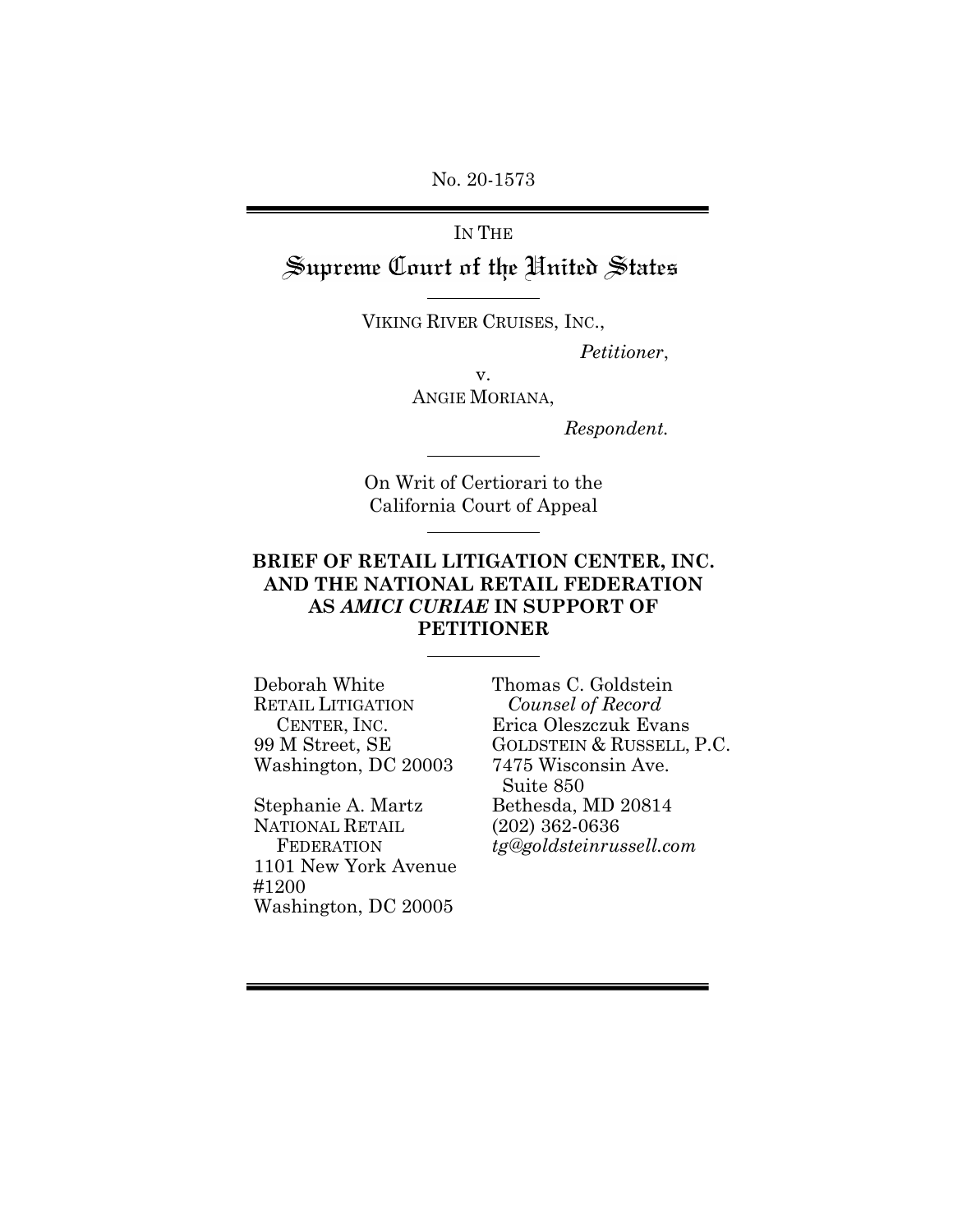# **TABLE OF CONTENTS**

| I. The Iskanian Rule Reflects the Hostility<br>to Arbitration That the FAA Forbids and |
|----------------------------------------------------------------------------------------|
| II. There Is Neither Legal nor Practical<br>Substance to the Idea That California      |
|                                                                                        |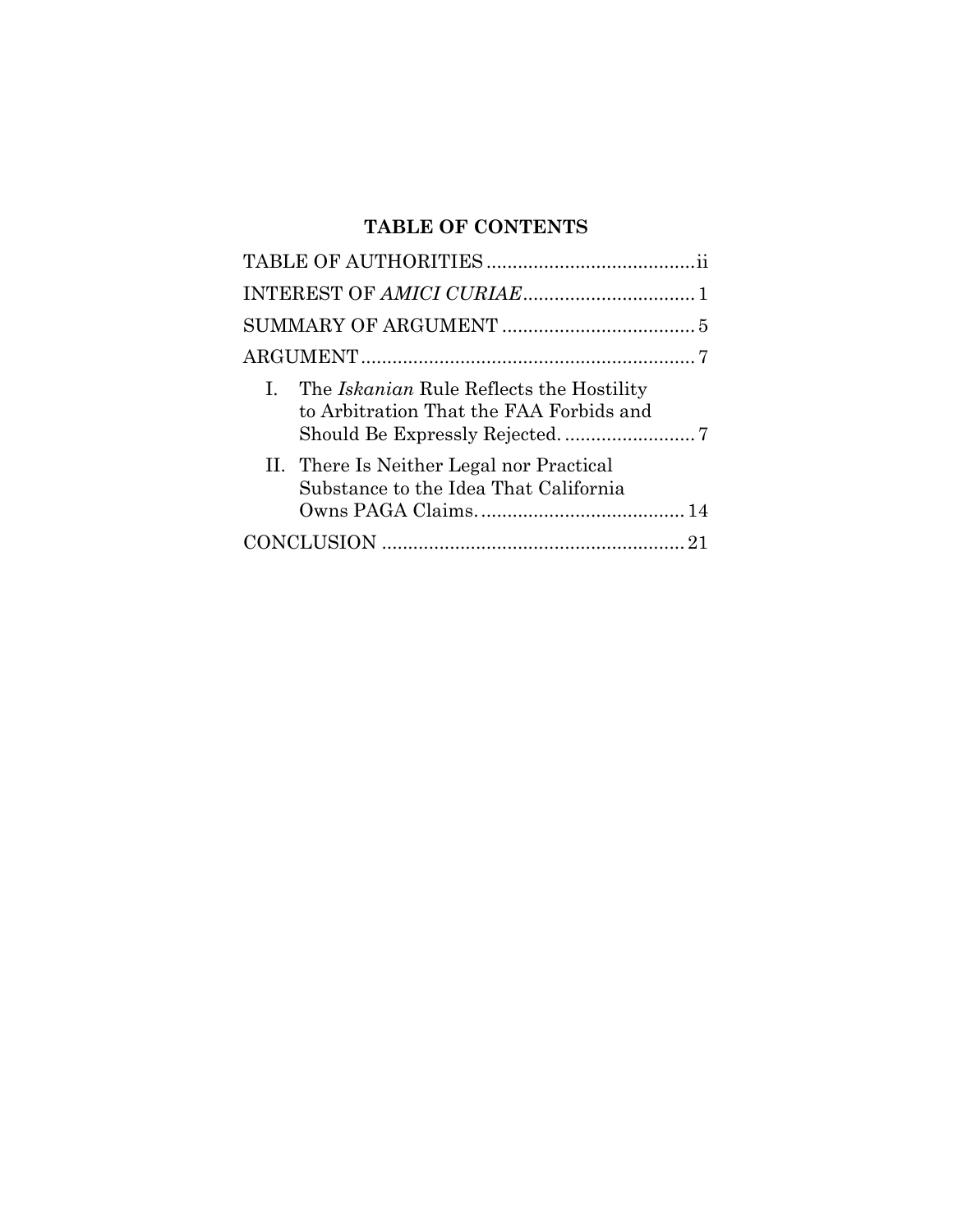## **TABLE OF AUTHORITIES**

### **Cases**

<span id="page-2-0"></span>

| Amalgamated Transit Union, Loc. 1756 v.<br>Superior Ct.,            |
|---------------------------------------------------------------------|
| AT&T Mobility LLC v. Concepcion,                                    |
| Buckeye Check Cashing, Inc. v. Cardegna,                            |
| $EEOC v.$ Waffle House, Inc.,                                       |
| Epic Sys. Corp. v. Lewis,                                           |
| Iskanian v. CLS Transp. L.A., LLC,                                  |
| Kirtsaeng v. John Wiley & Sons, Inc.,                               |
| Lamps Plus, Inc. v. Varela,                                         |
| Magadia v. Wal-Mart Assocs.,<br>999 F.3d 668 (9th Cir. 2021) 17, 19 |
| Preston v. Ferrer,                                                  |
| Sakkab v. Luxottica Retail N. Am., Inc.,                            |
| Scherk v. Alberto-Culver Co.,                                       |
| South Dakota v. Wayfair, Inc.,                                      |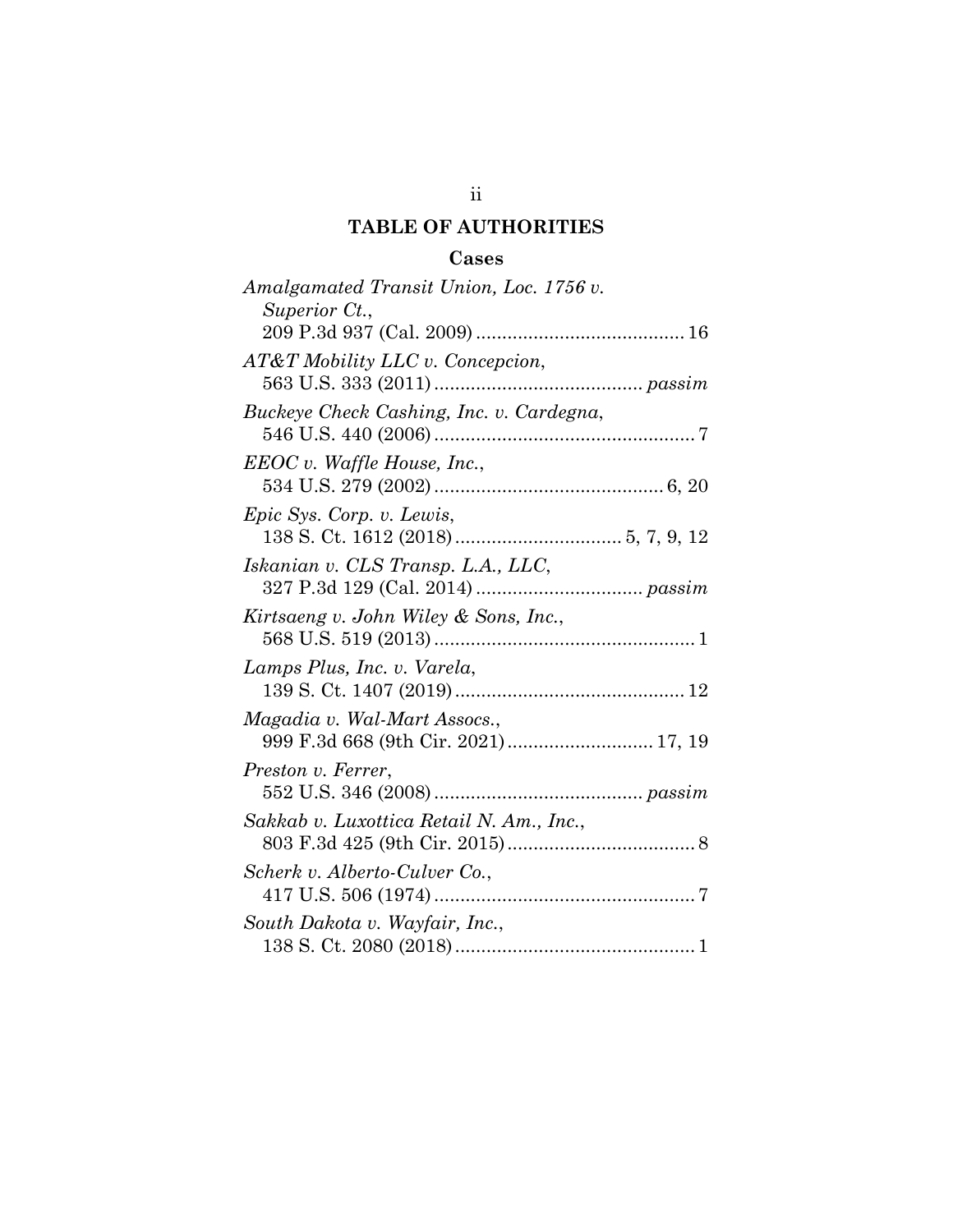# **Statutes**

# **Rules**

Sup. Ct. R. 37.6 ............................................................ 1

### **Other Authorities**

| Baker & Welsh, LLC, California Private              |  |
|-----------------------------------------------------|--|
| Attorneys General Act of 2004, Outcomes and         |  |
| <i>Recommendations</i> (Oct. 2021), https://bit.ly/ |  |
|                                                     |  |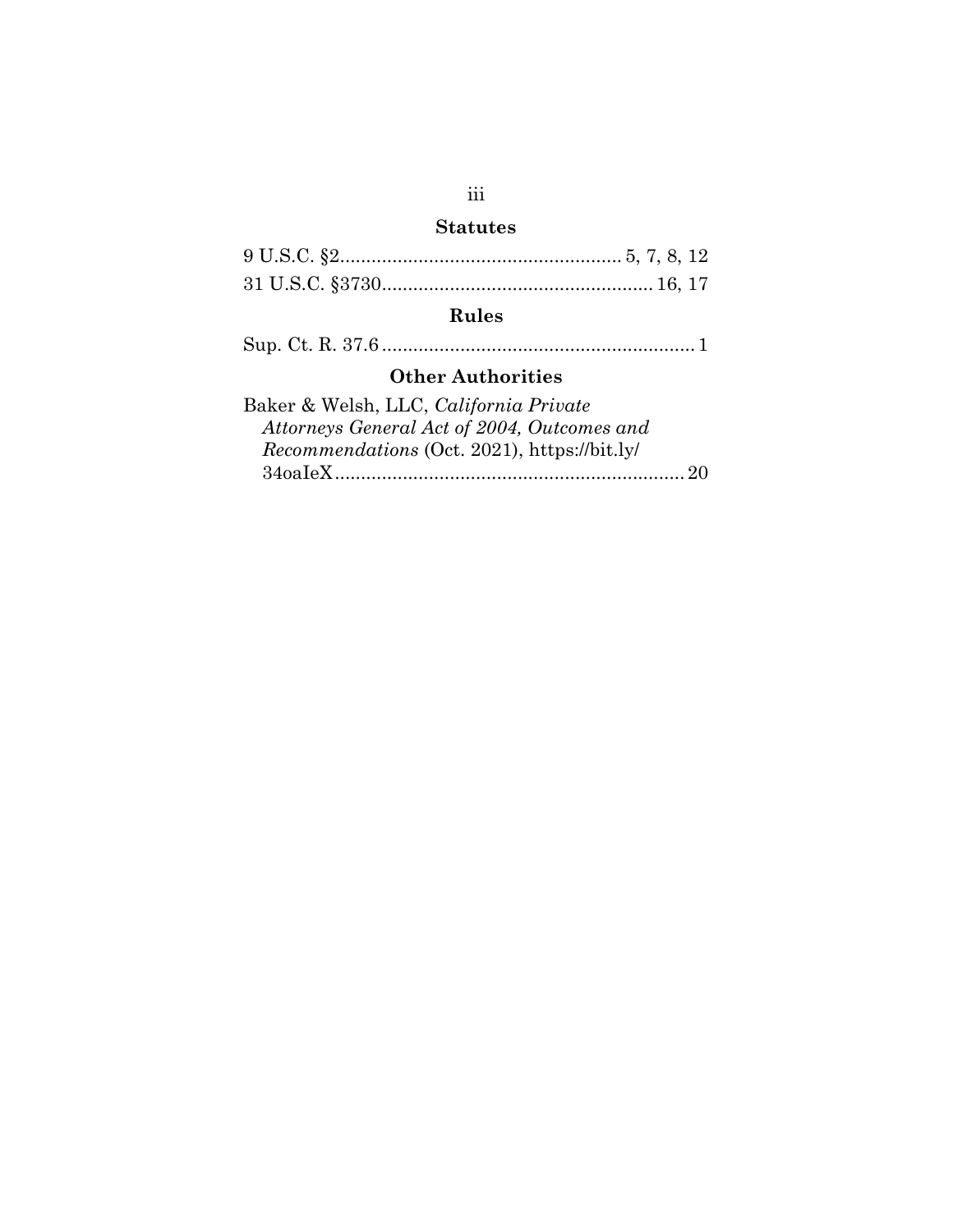#### **INTEREST OF** *AMICI CURIAE*[1](#page-4-1)

<span id="page-4-0"></span>The Retail Litigation Center, Inc. (RLC) is the only public policy organization dedicated to representing the retail industry in the judiciary. The RLC's members include many of the country's largest and most innovative retailers.

The RLC seeks to provide courts with retail-industry perspectives on important legal issues impacting its members, and to highlight the potential industrywide consequences of significant pending cases. Since its founding in 2010, the RLC has participated as an amicus in nearly 200 judicial proceedings of importance to retailers. Its amicus briefs have been favorably cited by multiple courts, including this Court. *See, e.g.*, *South Dakota v. Wayfair, Inc.*, 138 S. Ct. 2080, 2097 (2018); *Kirtsaeng v. John Wiley & Sons, Inc.*, 568 U.S. 519, 542 (2013). It also participated as amicus curiae at the petition stage of this case in this Court. *See* Br. of RLC as *Amicus Curiae* in Support of Petitioner (filed June 14, 2021).

The National Retail Federation (NRF) is the world's largest retail trade association and the voice of retail worldwide. The NRF's membership includes retailers of all sizes, formats and channels of distribution, as well as restaurants and industry partners from the United States and more than 45 countries abroad. NRF has filed briefs in support of the retail

<span id="page-4-1"></span><sup>1</sup> Counsel for all parties have consented to the filing of this brief. Pursuant to this Court's Rule 37.6, amici state that this brief was not authored in whole or in part by counsel for any party, and that no person or entity other than amici, their members, or their counsel made a monetary contribution intended to fund the preparation or submission of this brief.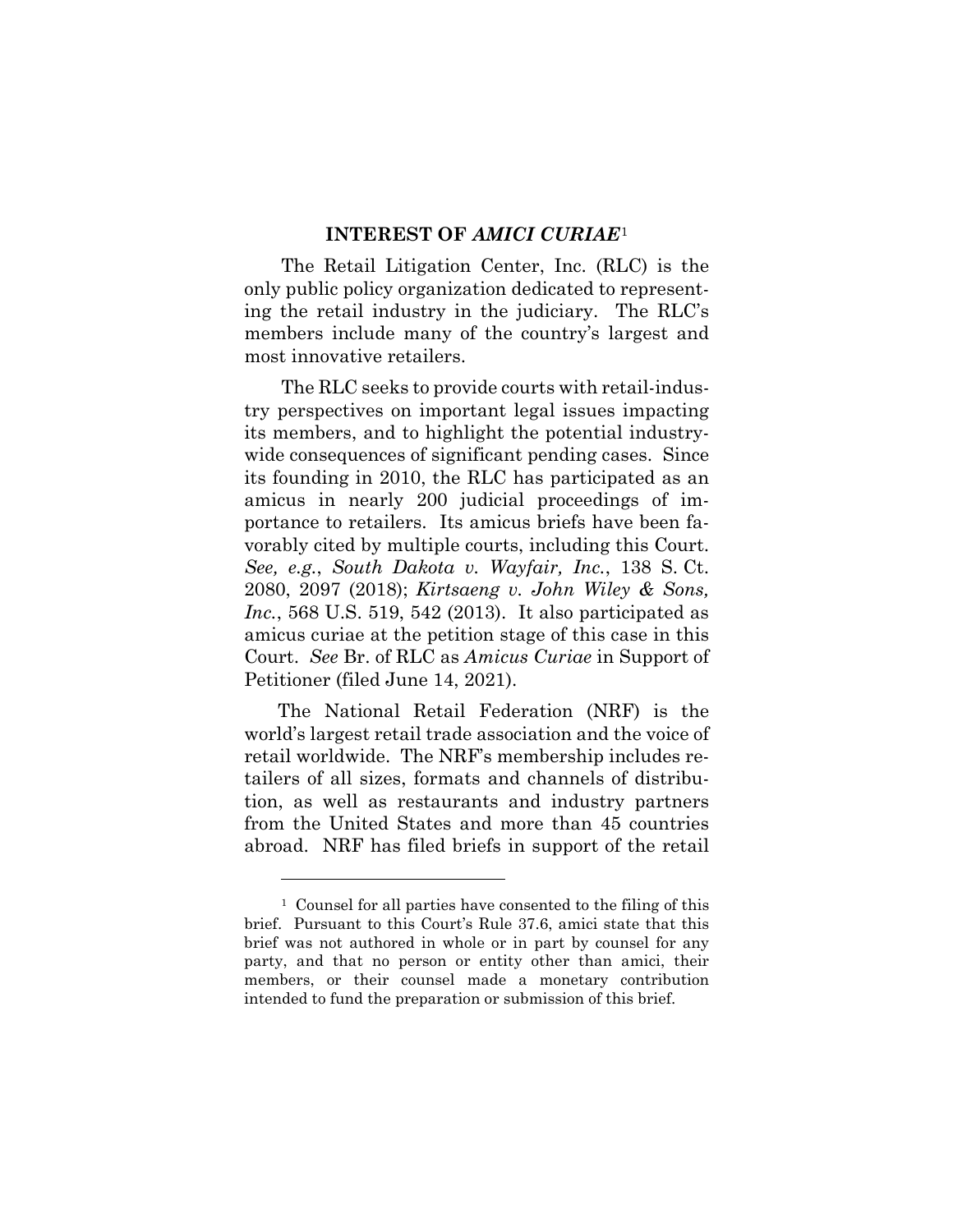community on dozens of topics, including arbitration, workplace safety, and antidiscrimination laws.

Together, Amici's members represent the breadth and diversity of an industry that is the nation's largest private sector employer with more than 52 million employees and that contributes \$3.9 trillion annually to GDP. Retail supports 25% of jobs in California, encompassing 3.7 million direct retail jobs and 6 million total jobs supported. Retail has a direct impact of more than \$200 billion on the state's fisc and provides more than \$140 billion of direct labor income.

Amici's members have an important interest in this Court's resolution of the question presented here. That is because the California courts' carveout from the Federal Arbitration Act (FAA) for representative claims brought under California's Private Attorneys General Act (PAGA) has prevented both employers and their employees in California from obtaining the principal benefit that bilateral arbitration agreements are designed to confer. The essence of many such agreements is that both parties agree *ex ante* that they will replace the uncertainty and costs of using representative litigation in the courts to resolve *any* disputes down the road with the streamlined and muchmore-predictable alternative of one-on-one arbitration. The goal is to create certainty about what will happen should disputes arise. And because the California Supreme Court holding here essentially cordons off a large set of those disputes when they are prosecuted as PAGA claims, that goal is frustrated almost completely in one of the Nation's largest and most important states for employers like Amici's members.

Put another way, in a regime where employers and employees are allowed to reach an agreement on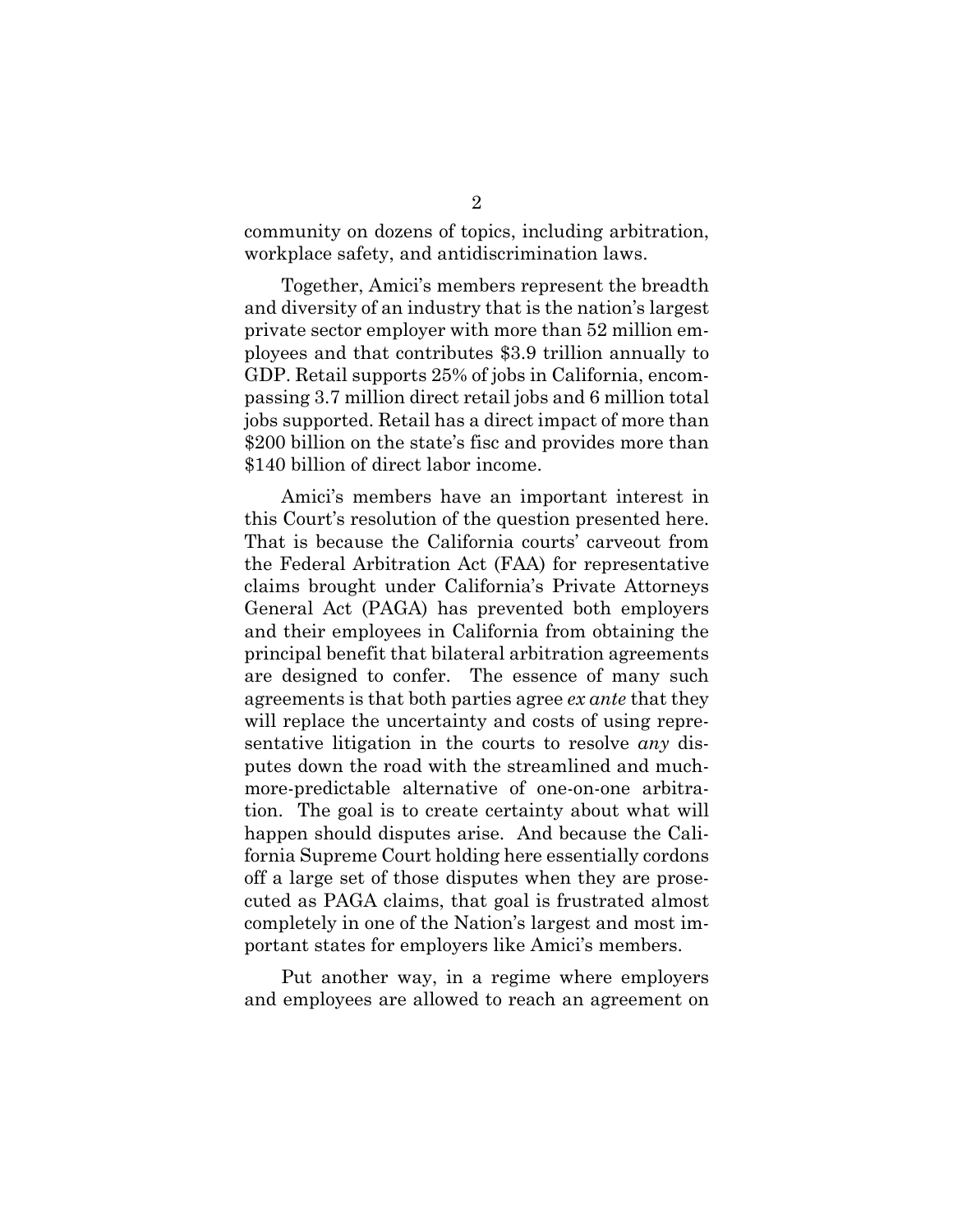bilateral arbitration with respect to possible future violations when those claims are brought under private causes of action—but cannot forge such an agreement covering identical claims about the exact same conduct brought under PAGA in the state of California—there will often be limited value in reaching an arbitration agreement at all. And that is so despite the clear congressional recognition in the FAA that arbitration will often be in the best interests of all.

Meanwhile, California's artificial PAGA carveout from the FAA's regime frustrates arbitration agreements even more broadly, because those PAGA claims can serve as a hook to keep *other* claims in court when plaintiffs' lawyers bring them as part of the same case. The upshot is that allowing PAGA claims to proceed outside freely chosen arbitration agreements makes it exceedingly difficult to count on the benefits of bilateral arbitration in California not just with respect to PAGA claims themselves, but in general.

And yet, despite the clear policy of the FAA, this is the status quo for many major employers in California, including Amici's members. The California Supreme Court's decision in *Iskanian v. CLS Transportation Los Angeles*, *LLC*, 327 P.3d 129 (Cal. 2014), holds that employers and employees simply cannot commit to arbitrate PAGA claims on a bilateral basis. The result is that employees and employers are foreclosed from committing to bilateral arbitration of any and all claims no matter how much they might want to trade the right to bring representative litigation for other benefits. Indeed, the ability of an employee (really, her lawyer) to bring a representative action under PAGA means that the procedural device will sweep in countless other employees who are also foreclosed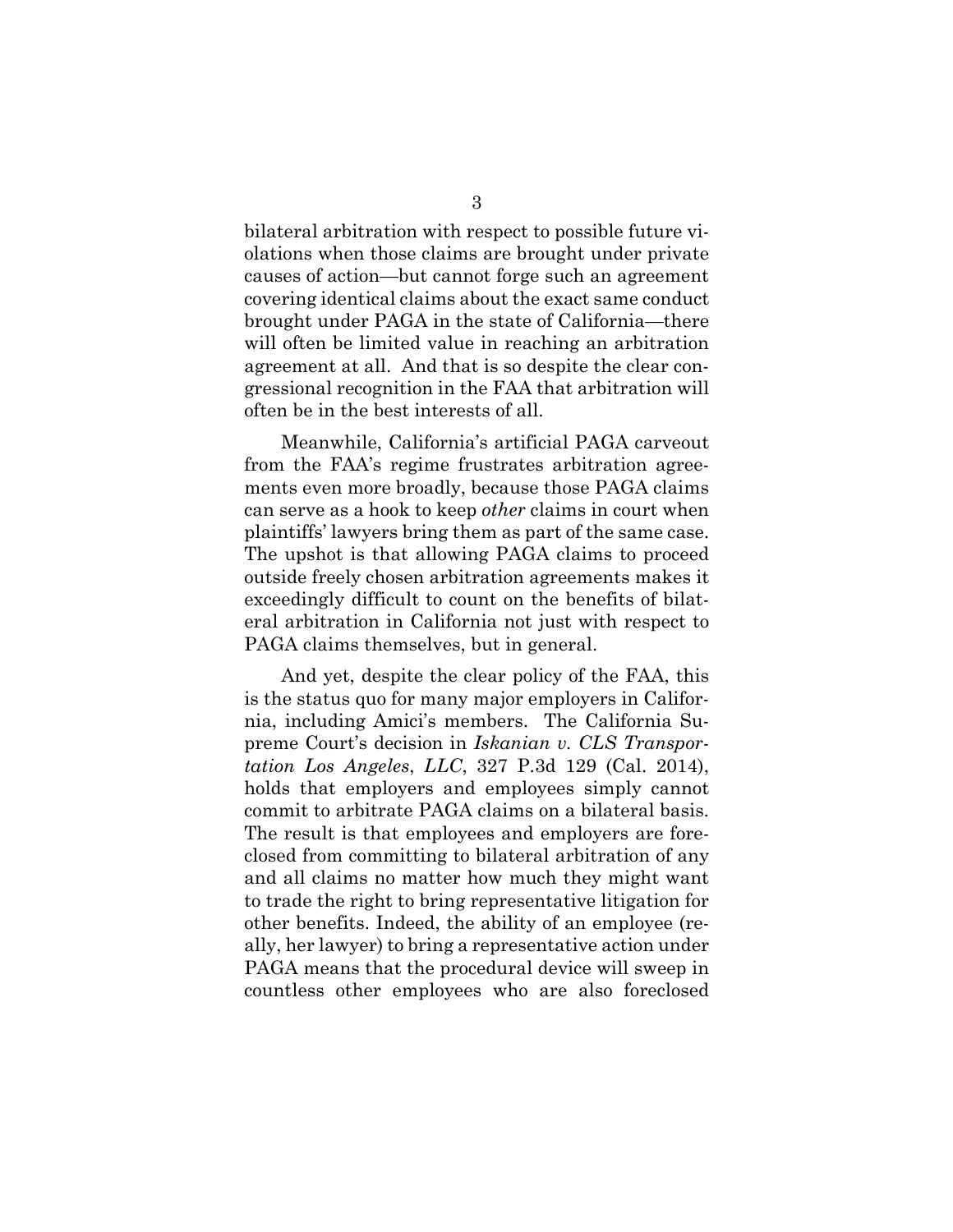from the benefits of *ex ante* arbitration agreements (including, not having to fork over 75% of the judgment that will be generated from arbitration of a valid claim).

This case vividly demonstrates that it does not matter how much *both* parties may prefer bilateral arbitration *ex ante*:Here, the contractual provision waiving court claims in favor of arbitration described PAGA actions with particularity and included a checkbox allowing the employee to opt out of the arbitration agreement at her discretion. California's rule that PAGA claims are nonetheless exempt from arbitration thus leaves Amici's members and their employees with no way to forge precisely the kind of mutual, bilateral arbitration agreement that the FAA directs all courts to respect.

The on-the-ground reality is thus that California has placed many of its labor-law disputes entirely outside the FAA by merely designating a part of the recovery as the property of the State. That is a huge proportion of national labor-law claims: Current U.S. Bureau of Labor Statistics figures indicate that over 11% of all nonfarm employees in the United States are in California. And so, when it comes to one of the most critical areas of law for retailers in the Nation's most economically critical State, there might as well not be an FAA at all.

Thankfully, California's choice is foreclosed by the text of the FAA itself, which does not permit states to make their laws hostile to arbitration agreements. This Court should reverse the decision below and abrogate the *Iskanian* rule in terms sufficiently plain to preclude California's recidivist tendencies regarding arbitration.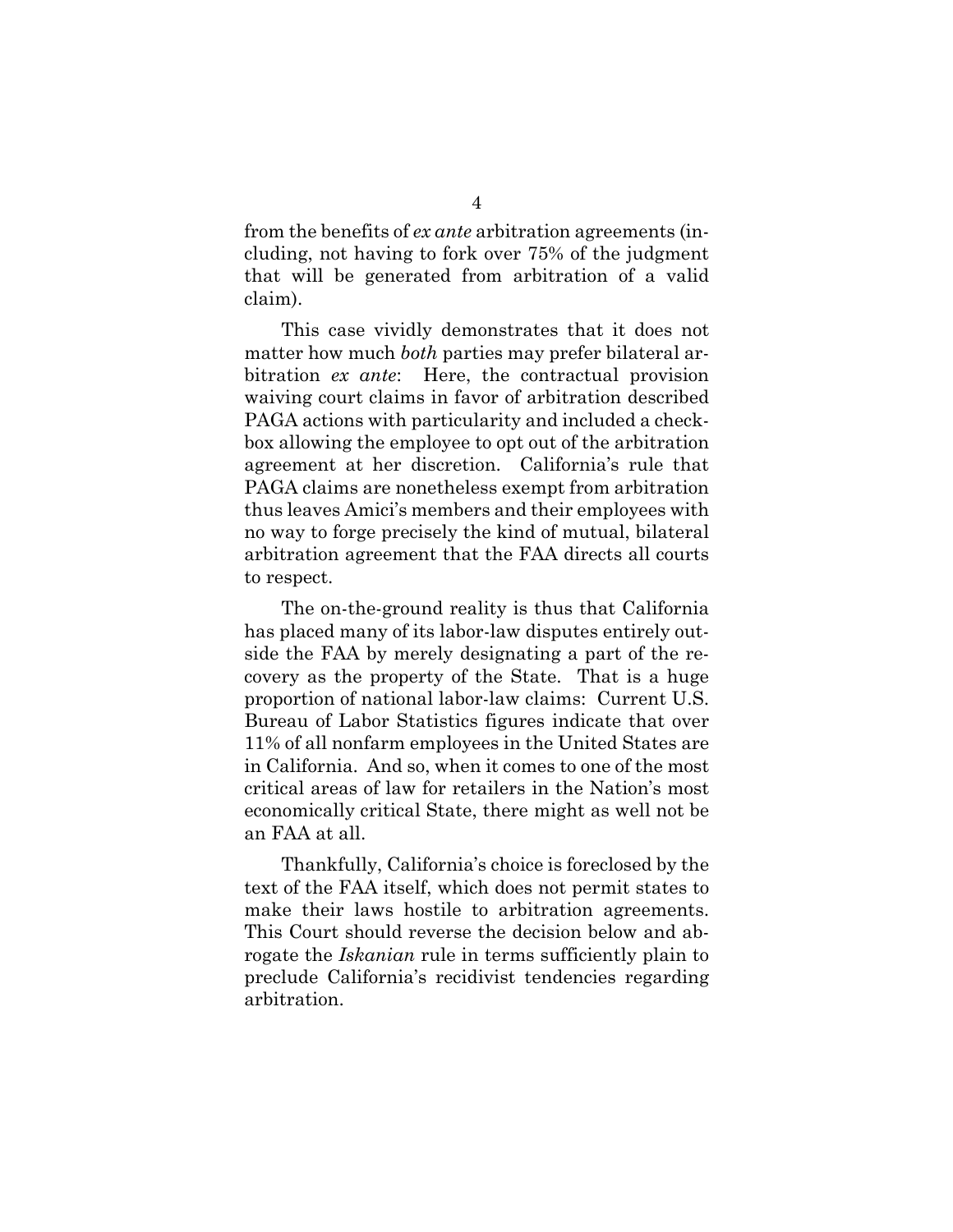#### **SUMMARY OF ARGUMENT**

<span id="page-8-0"></span>Because the petitioner ably explains that the *Iskanian* rule is in the teeth of this Court's holdings in *AT&T Mobility LLC v. Concepcion*, 563 U.S. 333 (2011), *and Epic Systems Corp. v. Lewis*, 138 S. Ct. 1612 (2018)—*see* Petr. Br. 20-22—this brief is limited to two central and related points about the defenses that have been marshalled in favor of California's rule.

First, we write to emphasize that the *Iskanian* rule violates not only this Court's recent precedents like *Concepcion*, but even older cases that stand for the uncontroversial proposition that States cannot exempt entire categories of claims from bilateral arbitration agreements without running afoul of the FAA. Indeed, when one focuses on the *effect* of PAGA and *Iskanian*  on freely chosen bilateral arbitration agreements—rather than airy formalisms about PAGA claims being "owned by" or "belonging to" the State—it becomes utterly clear that California's regime embodies the hostility to arbitration that the FAA condemns. In practice, that regime allows employees (and their attorneys) to buy a "Get Out of Bilateral Arbitration Free" card in exchange for pledging 75 percent of the winnings to the State. There is simply no way to square such a system with a federal statute that makes bilateral arbitration agreements "valid, irrevocable, and enforceable, save upon such grounds as exist at law or in equity for the revocation of any contract." 9 U.S.C. §2.

This first point suffices to show that there is no legal weight to the highly formalistic notion that PAGA claims "belong" to the State. But our second point amplifies the first by explaining that there is also no on-the-ground, functional substance to that formalism. In fact, the concept of "ownership" here is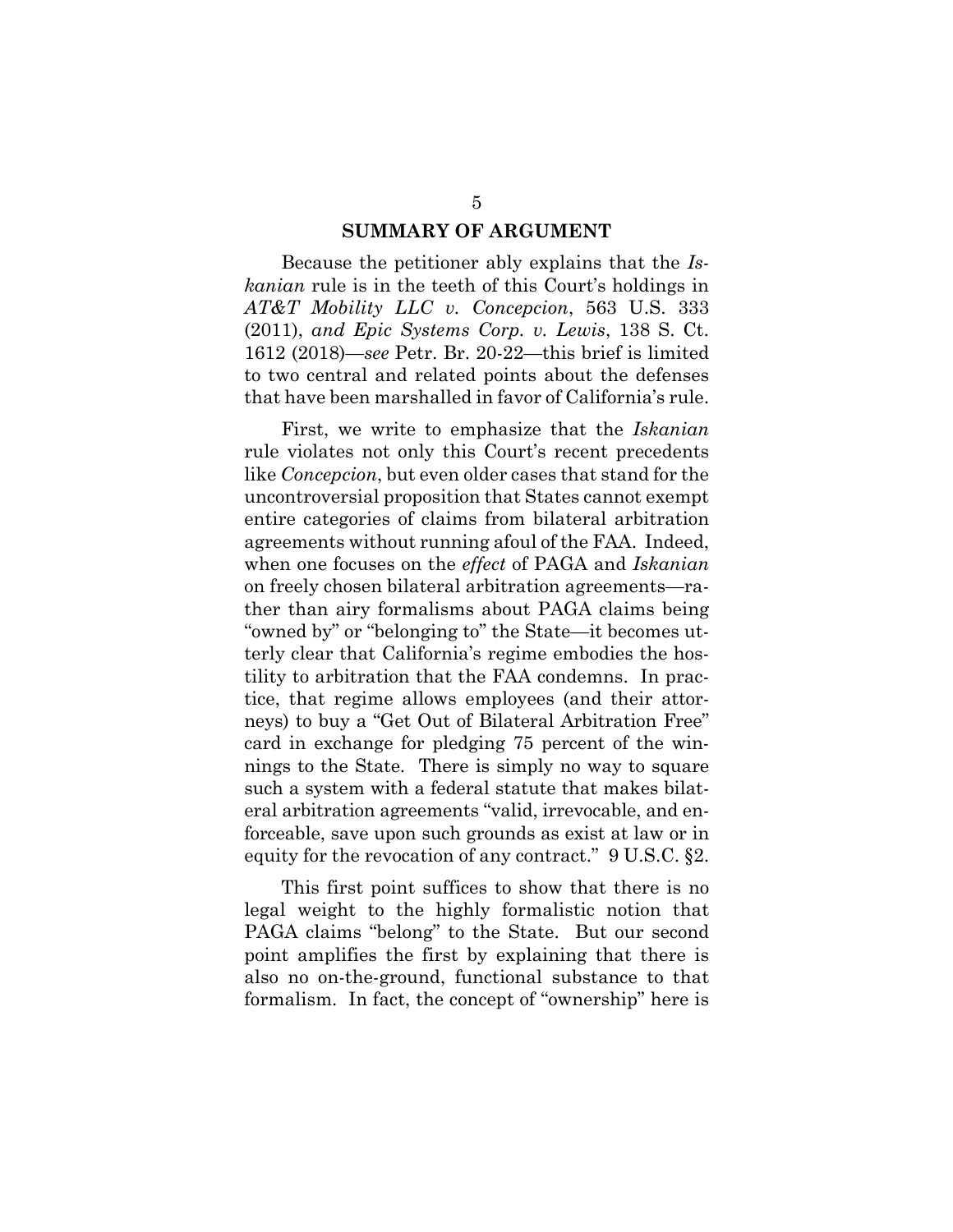really just a legal Rube Goldberg contrivance—a needlessly complicated way to conceptualize a law in order to obscure the exact prohibited effect described above.

This can be seen in many ways, but the most important is that PAGA litigation like this case leaves a claim that arises from an alleged legal harm to an employee entirely in the hands of that employee to prosecute, making PAGA claims indistinguishable from the kind of private cause of action that the employee owns and to which the FAA plainly applies. Indeed, the State's primary interest in a litigation like this one is its portion of the damages—which is not dissimilar to other States' interest in collecting taxes on such an amount.

That reality makes a PAGA action very different from either a qui tam action (where a whistleblower prosecutes a harm visited on the state or U.S. treasury) or a case in which the government itself prosecutes the harm done to an employee. *Compare EEOC v. Waffle House, Inc.*, 534 U.S. 279, 297-98 (2002). A defendant in a PAGA case is not negotiating with a public officer who has the public's wellbeing in mind, nor is the defendant's experience in any way distinguishable from the defense of an ordinary class or collective action. There is accordingly no reason to treat PAGA claims any differently from the mine run of class action litigations that can be bypassed with an *ex ante* arbitration agreement, notwithstanding the formalistic notion that the State "owns" a PAGA claim because it gets a cut of the spoils.

In short, in both form and function, PAGA claims are just like other kinds of claims for which the FAA forbids mandatory state-law exemptions from mutual,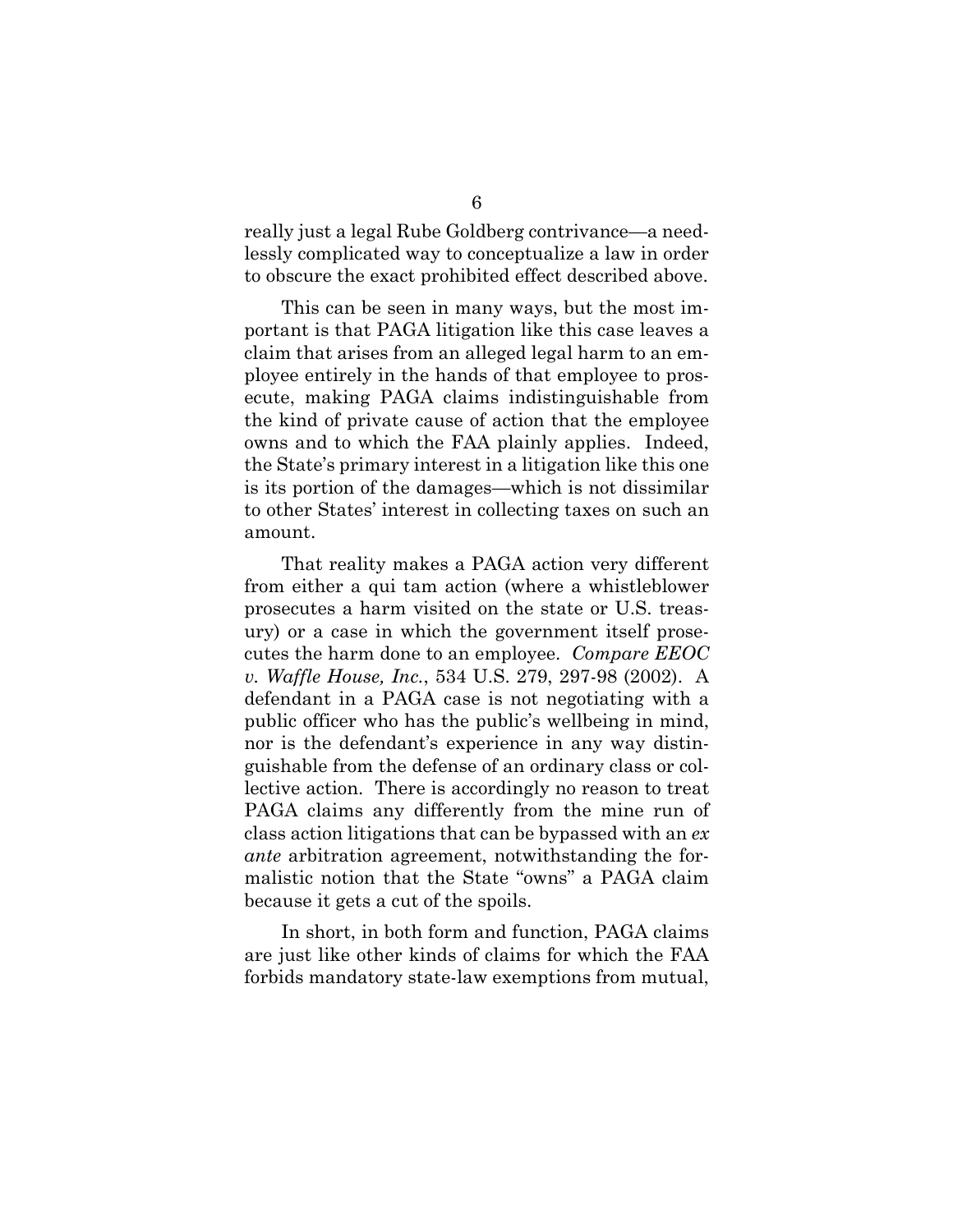bilateral arbitration agreements. This Court should so hold in unmistakably clear terms, and reverse.

#### **ARGUMENT**

### <span id="page-10-1"></span><span id="page-10-0"></span>**I. The** *Iskanian* **Rule Reflects the Hostility to Arbitration That the FAA Forbids and Should Be Expressly Rejected.**

This Court has said repeatedly that the core purpose and effect of the FAA was to reverse "centuries of judicial hostility to arbitration agreements" by denying effect to any state or federal rules that would make arbitration agreements uniquely unenforceable. *See, e.g.*, *Scherk v. Alberto-Culver Co.*, 417 U.S. 506, 510 (1974). Courts are thus required to disregard any state-law doctrine that does not "place[] arbitration agreements on equal footing with all other contracts." *Buckeye Check Cashing, Inc. v. Cardegna*, 546 U.S. 440, 443 (2006). This rule is reflected in the plain text of the statute, which makes an agreement to arbitrate any "controversy" of any kind "valid, irrevocable, and enforceable, save upon such grounds as exist at law or in equity for the revocation of *any* contract." 9 U.S.C. §2 (emphasis added).

The result is a very uncontroversial rule—established well before *Concepcion* or *Epic Systems*—that "[w]hen state law prohibits outright the arbitration of a particular type of claim, the … conflicting rule is displaced by the FAA." *AT&T Mobility LLC v. Concepcion*, 563 U.S. 333, 351 (2011) (citing *Preston v. Ferrer*, 552 U.S. 346, 353 (2008)). Indeed, this Court has described this rule as the "straightforward" consequence of the FAA's text, *id.*, and essentially no one disputes it.

For example, the claim at issue in *Preston v. Ferrer* involved another California statute that placed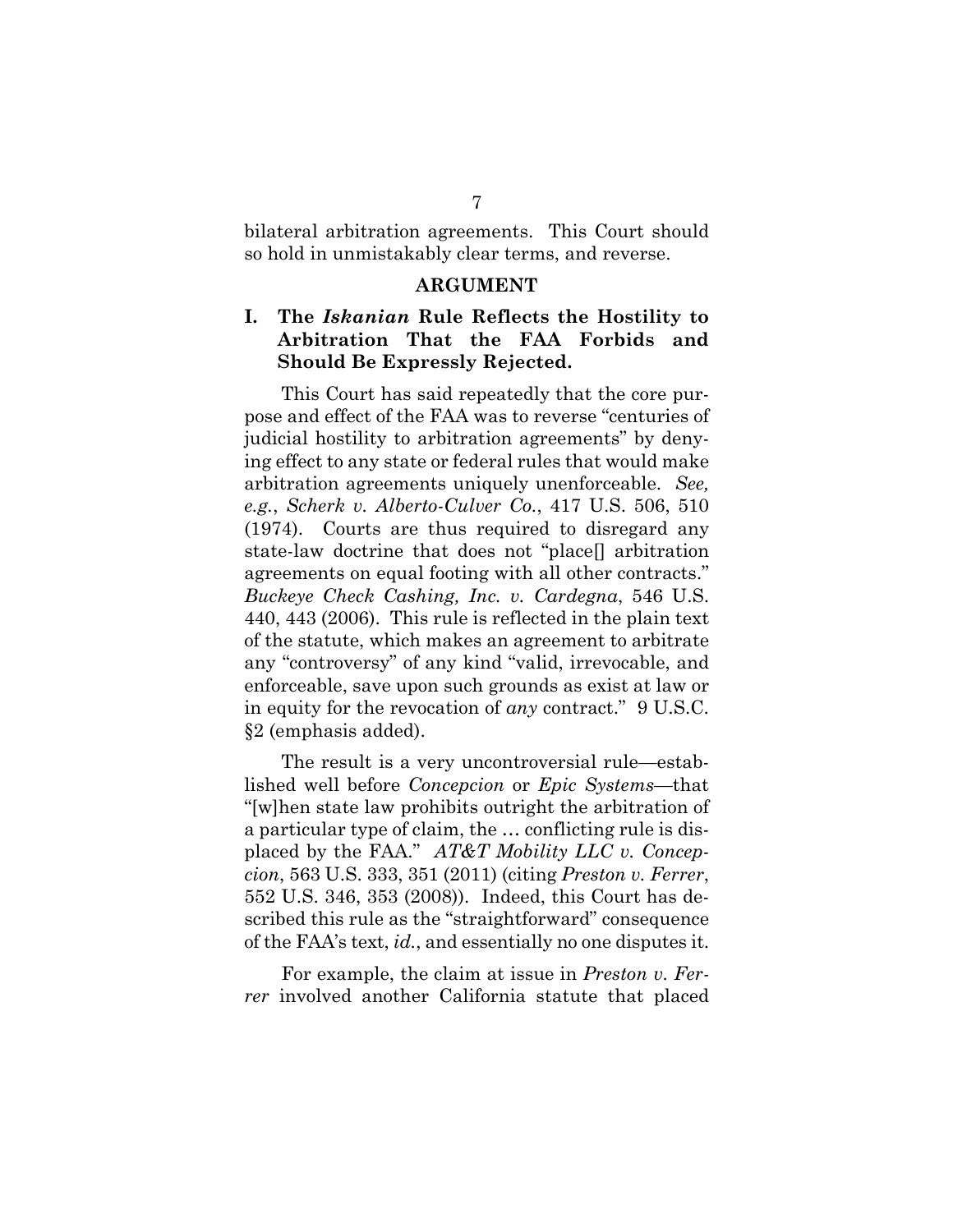disputes about contracts involving talent agents within the initially exclusive jurisdiction of a state commissioner. *See* 552 U.S. at 354-56 (describing the California Talent Agencies Act (TAA)). Writing for an all-but unanimous Court, Justice Ginsburg explained that the FAA preempted the state law at issue insofar as it "grant[ed] the Labor Commissioner exclusive jurisdiction to decide an issue that the parties agreed to arbitrate," and "impose[d] prerequisites to enforcement of an arbitration agreement that are not applicable to contracts generally." *Id.* at 356. [2](#page-11-0)

The proposition that placing particular kinds of claims outside of arbitration is a "straightforward" violation of the FAA is facially sufficient to resolve this case: Under *Iskanian*, PAGA does precisely that with respect to any California labor-law claims prosecuted thereunder. *See* Petr. Br. 8-12 (explaining existing regime in California under *Iskanian* and *Sakkab v. Luxottica Retail N. Am., Inc.*, 803 F.3d 425, 429 (9th Cir. 2015)). Put another way, an employee who attempts to use PAGA to submit a given "controversy," 9 U.S.C. §2, about their employment to a court rather than an arbitrator is doing precisely the same thing Ferrer did when he tried to keep his controversy away from an arbitrator by invoking the exclusive jurisdiction of the Labor Commissioner to hear that kind of claim under California's TAA. PAGA is thus preempted to the extent that it "grants [the courts] exclusive jurisdiction to decide *an issue* that the parties agreed to arbitrate." *Preston*, 552 U.S. at 356 (emphasis added).

<span id="page-11-0"></span><sup>2</sup> Justice Thomas alone dissented in *Preston* for unique reasons unrelated to this proposition. *See* 552 U.S. at 363 (Thomas, J., dissenting).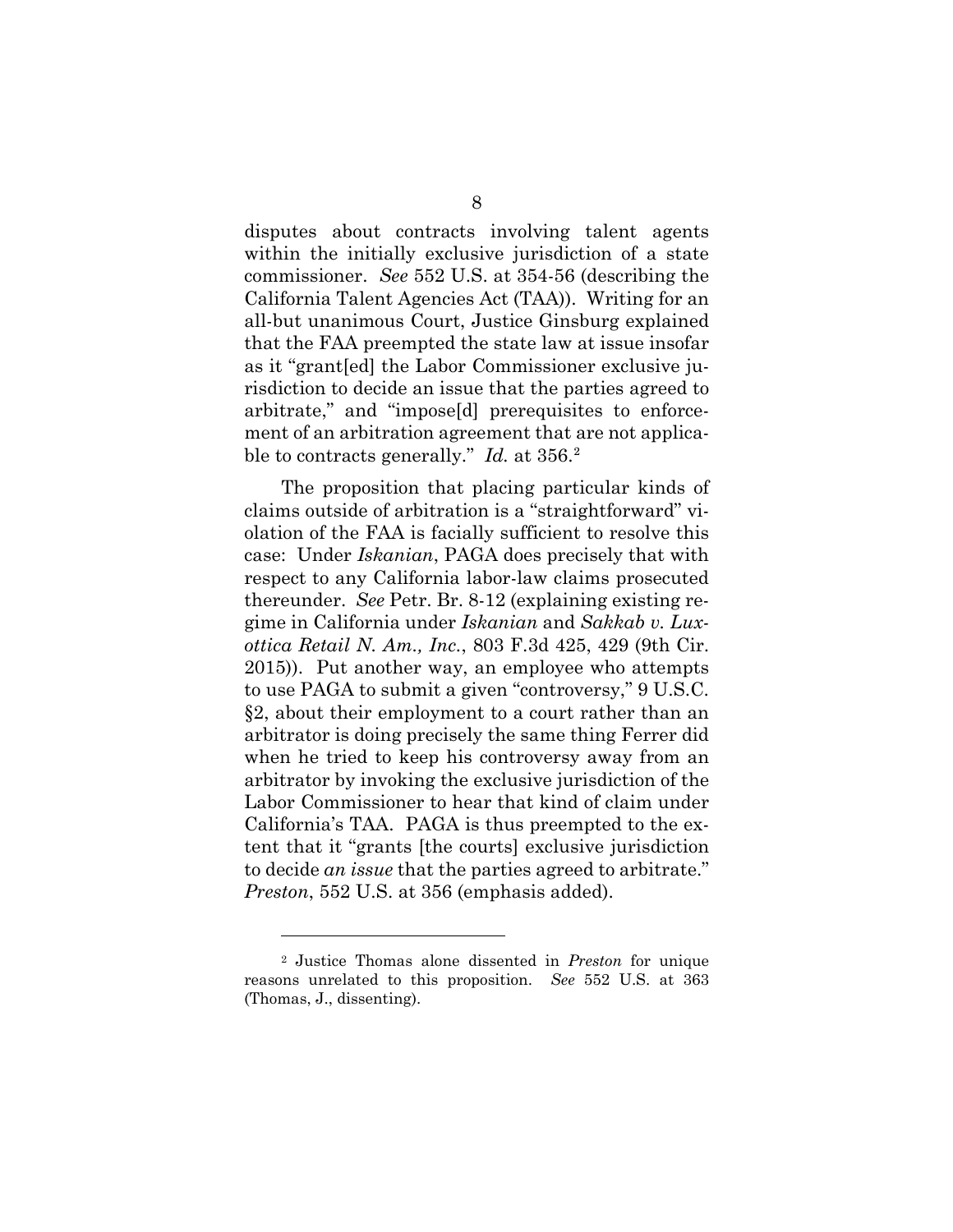*Iskanian* and its advocates claim that this prohibited effect should nonetheless be permitted because it comes not from hostility to arbitration agreements as such but from the fact that the State in some sense "owns" the PAGA claim—making it "a dispute between an employer and the state" that is litigated by the employee only as an "agent" of California. *See Iskanian v. CLS Transp. L.A.*, *LLC*, 327 P.3d 129, 151 (Cal. 2014). The limits of that analogy are discussed below, *see infra* at p.14, but the important insight here is that the decision to assert "ownership" of the claim on behalf of the State—in a way that forecloses enforcement of the commitment to bilateral arbitration—is itself a policy choice that the State is making with the immediate effect of taking away from the arbitrator "an issue that the parties agreed to arbitrate." *Preston*, 552 U.S. at 356. Indeed, nothing would stop California from expanding the PAGA/*Iskanian* regime to encompass other torts—including all manner of employment or consumer claims—and thus effectively abrogating every private commitment to arbitrate through the same mechanism. Thus, at *very* best, this legal design is but a "subtle method[]," of "interfering with [the] fundamental attributes of arbitration," of the kind this Court condemned in *Epic Systems* and *Concepcion*. *Epic Sys. Corp. v. Lewis*, 138 S. Ct. 1612, 1622 (2018) (internal quotation marks and alteration omitted).

California's impermissible policy choice—and the concomitant irrelevance of any claim of "ownership" becomes easier to see if we hypothesize a situation in which the California legislature enacts a version of PAGA that expressly incorporates the *Iskanian* rule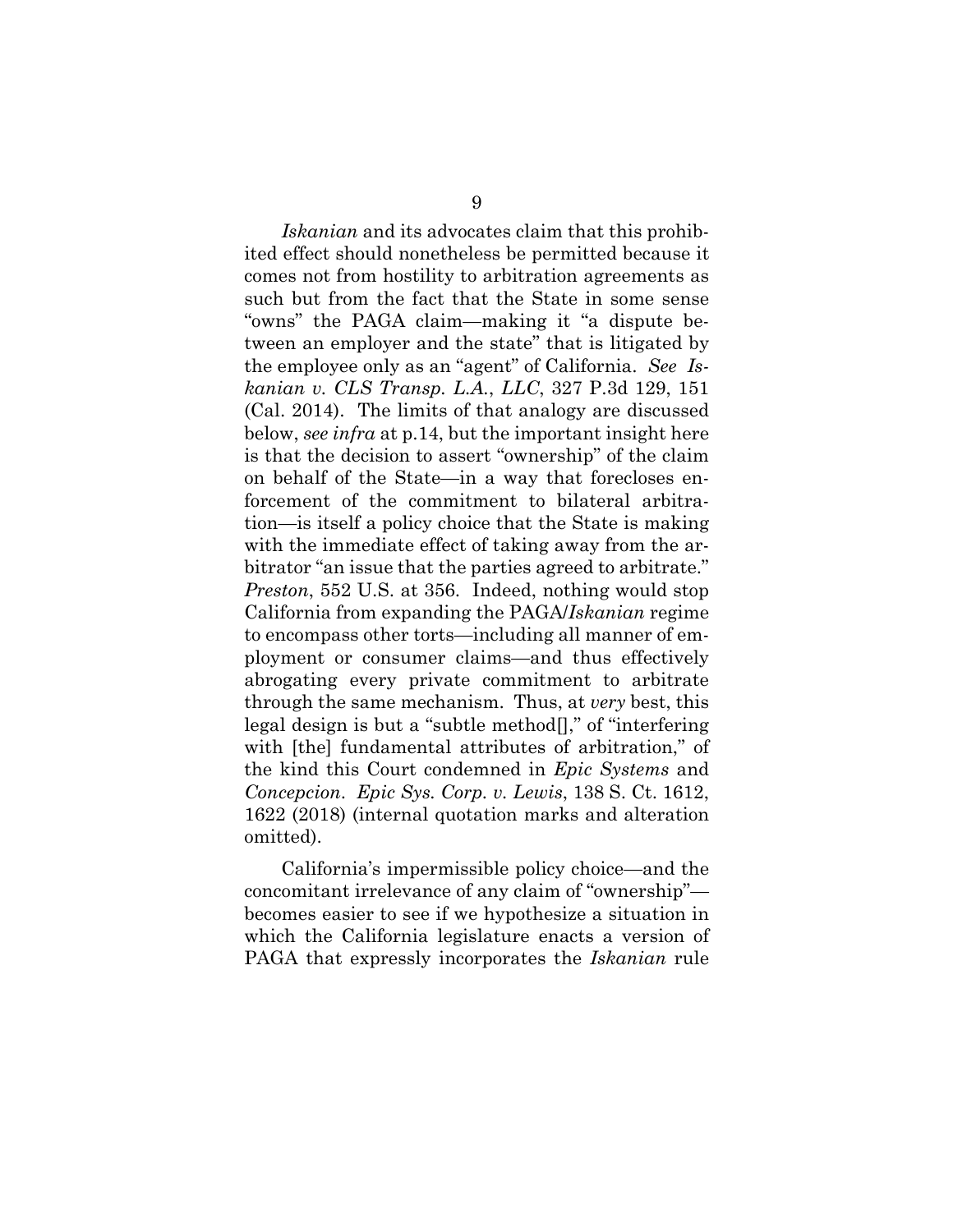*after* this Court's holdings in cases like *Concepcion*. [3](#page-13-0) Imagine the sponsors of this hypothetical legislation giving impassioned speeches about how employees should "always have the ability to engage in collective litigation of employment disputes," and how the State must "do something" to ensure that right after decisions like *Preston* and *Concepcion*. To that end, they decide to create a new kind of procedure for litigating employment claims collectively, where the putative plaintiff can bring a mass action to court so long as the State gets the first choice to litigate the case itself and also receives 75 percent of any amounts recovered. And to ensure that its purpose isn't missed, this imagined version of PAGA incorporates magic language that says what *Iskanian* later holds: *i.e.*, that this claim "belongs to the State" and is therefore exempt from any arbitration agreement to which an employee might agree.

In this telling, there would be no question that both the purpose and effect of the hypothetical California regime would be in the teeth of the FAA's contrary purpose and effect. California's imagined design would invalidate employee agreements to arbitrate any claim that PAGA procedures cover even though Congress's real-life design was to place those agreements on equal footing with other chosen obligations between parties. If our hypothetical statute is not expressing "hostility" to both arbitration agreements

<span id="page-13-0"></span><sup>3</sup> In fact, this hypothetical is not wholly fanciful. The California Supreme Court's *Iskanian* decision dates only to 2014, and it is expressly rooted in the exact same California Code provisions as the "*Discover Bank*" rule that this Court invalidated in *Concepcion*: California Civil Code sections 1668 and 3513. *See Iskanian*, 327 P.3d at 148-49; *Concepcion*, 563 U.S. at 340.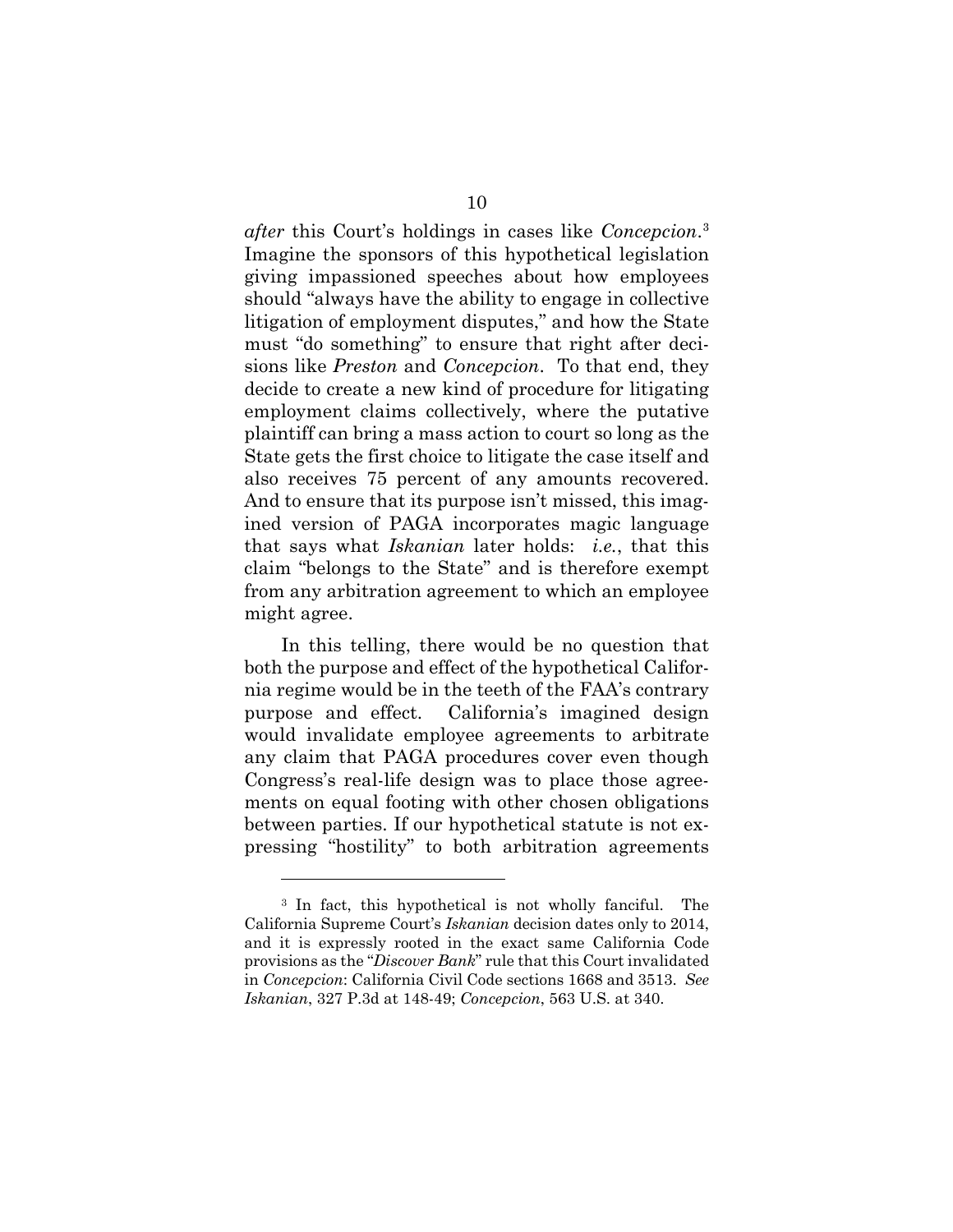and the "fundamental attributes of arbitration," nothing is.

Critically, however, the effect of the real PAGA is utterly indistinguishable from this imagined one: Once the California courts adopted the *Iskanian* rule, every California employee now has exactly the same ability to escape their bilateral arbitration agreement *(for themselves and for countless other employees whom the plaintiff claims to sweep into the representative PAGA mechanism)* by pledging to the State a portion of the recovery. Worse still, the threat to go to court and litigate the claim in a more expensive fashion is one that the employee wields unilaterally: The employer (unlike the employee) remains bound to its promise and cannot threaten to move the relevant litigation to court if that forum proves more advantageous.

This all makes it very easy to see that the *Iskanian* regime cannot be upheld. One state legal regime cannot be more valid than another just because it was passed in a different year or by legislators who had some different purpose in mind. Such a law must be judged by its *effect*, and that effect does not change just because the State says that it is the technical owner of the claim. In other words, the unmistakable effect of PAGA and *Iskanian* together is to make it simply impossible for employers and employees to agree *ex ante* to arbitrate a certain class of claim— regardless of who technically "owns" it. And that is the precise hostility to arbitration that the FAA forbids.

Indeed, as the facts in this case vividly demonstrate, there should be no illusion that *Iskanian* does anything other than invalidate agreements that are *expressly* and *consciously* entered into by parties who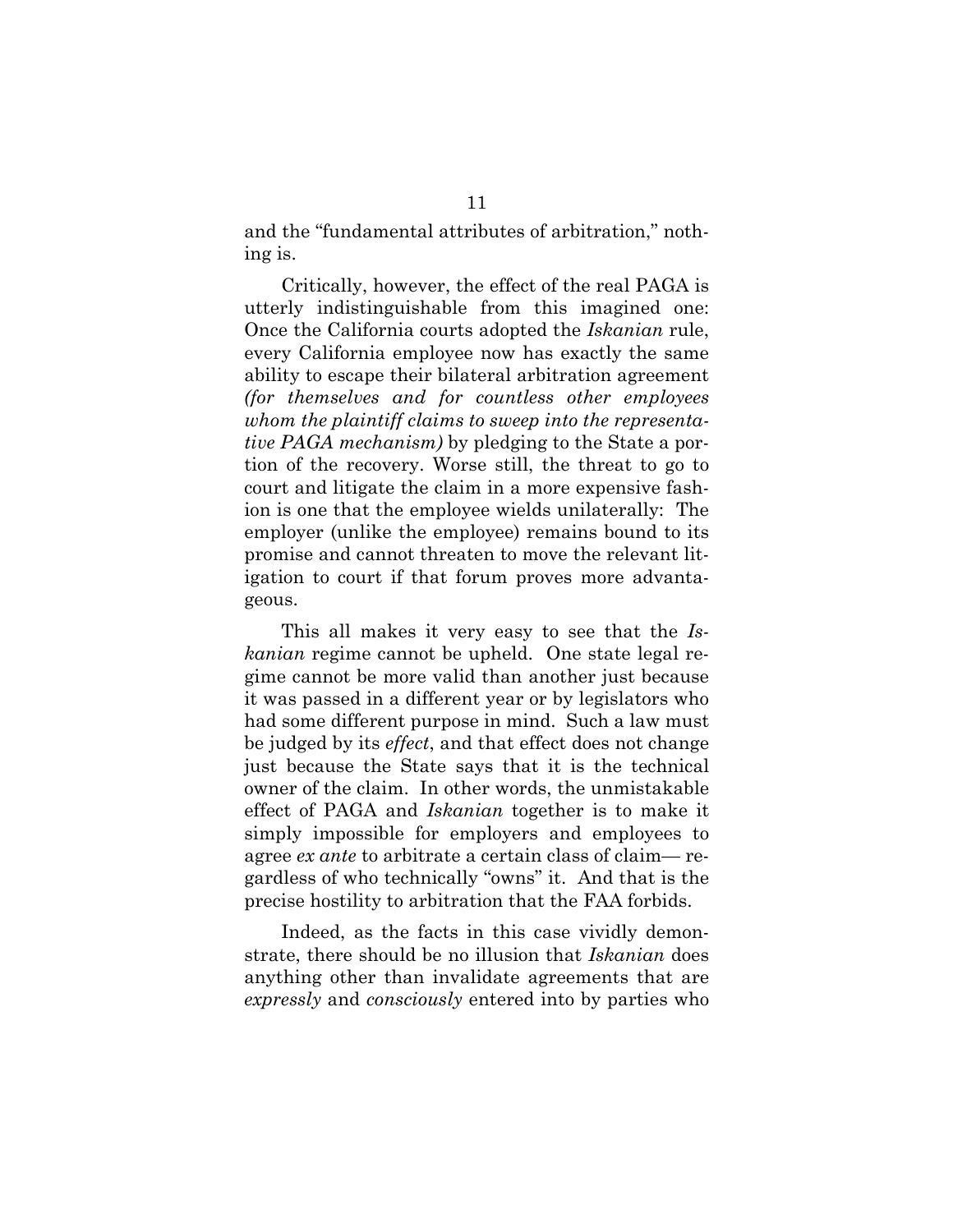intend to choose bilateral arbitration over representative actions before they know what disputes might arise and which party's leverage might be increased by the ability to go to court. The agreement here identified PAGA by name and included a checkbox where the employee could choose—at her unilateral election—to opt out of the arbitration provision altogether.

These facts show quite clearly that the law created out of thin air by *Iskanian* rejects bilateral arbitration as such and refuses to give force to the employee's *ex ante* agreement no matter how knowing and intentional it might be. Indeed, a bilateral arbitration agreement could appear in a bespoke employment contract drafted by a company's incoming general counsel to govern the terms of her own employment and would *still* not be enforceable under *Iskanian* if that employee eventually discovers that it is in her interest to bring a representative action rather than abide by the contract she herself drafted.

To state this result is to acknowledge that *Iskanian* cannot be reconciled with *Concepcion*, *Epic*, and FAA decisions of even older vintage. Here, there can be no conceit that PAGA claims should escape an agreement to substitute representative litigation with bilateral arbitration because of a neutral rule of state contract law, as in *Lamps Plus*. *See Lamps Plus, Inc. v. Varela*, 139 S. Ct. 1407, 1414-15 (2019). Nor is there any argument that PAGA claims are exempted by a federal agency's interpretation of a different federal statute, as in *Epic*. *See* 138 S. Ct. at 1629-30.

Unlike the theories propounded in *Concepcion* itself, the *Iskanian* rule does not even *purport* to sound in a ground that "exist[s] at law or in equity for the revocation of any contract," 9 U.S.C. §2, such as the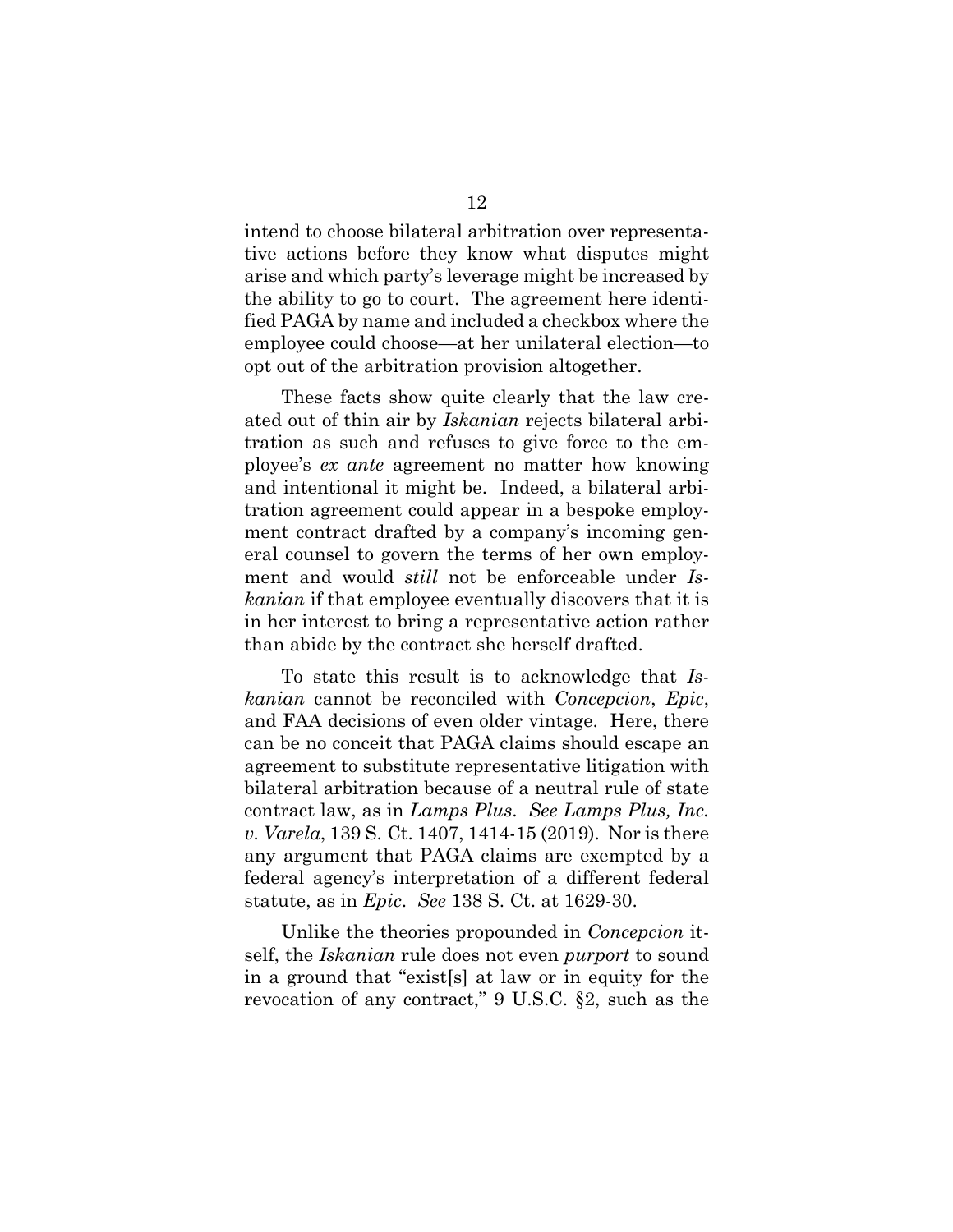unconscionability doctrine. *See Concepcion*, 563 U.S. at 341 (discussing but rejecting plaintiffs' argument that "the *Discover Bank* rule" that *Concepcion* rejected had "its origins in California's unconscionability doctrine"). Instead, this is just the "straightforward" situation where "state law prohibits outright the arbitration of a particular type of claim," and so "[t]he conflicting rule is displaced by the FAA." *Id.* (citing *Preston*, 552 U.S. at 353). *Concepcion*'s holding that state laws requiring classwide dispute resolution "stand as an obstacle to the accomplishment of the FAA's objectives," *id.* at 343, thus helps to clarify the problem with *Iskanian*, but is not even necessary to invalidate it.

That said, it is now clearly time for this Court to make it plain that the problem is not *how* laws frustrate bilateral arbitration agreements, but rather *the fact* that they do so. Period. There is no doubt a view in some state legislatures (and executive agencies) that arbitration agreements are "bad" and honoring them is thus "bad" public policy. As a result, each time this Court invalidates one effort to make bilateral arbitration agreements impossible in one state or another, two more spring up Hydra-like to replace it. And nowhere is that more true than in California.

But whether it is good public policy or bad public policy to honor such agreements, it is *Congress's* policy, so the place to debate its value or to carve out certain claims is in Congress. The message from this Court to that effect must be clear and unmistakable so that employers and employees can plan on valid and enforceable agreements and so that States will stop creating end-runs around it. The Court need not create any new law, but it may need to use even more pointed language to ensure that this debate finally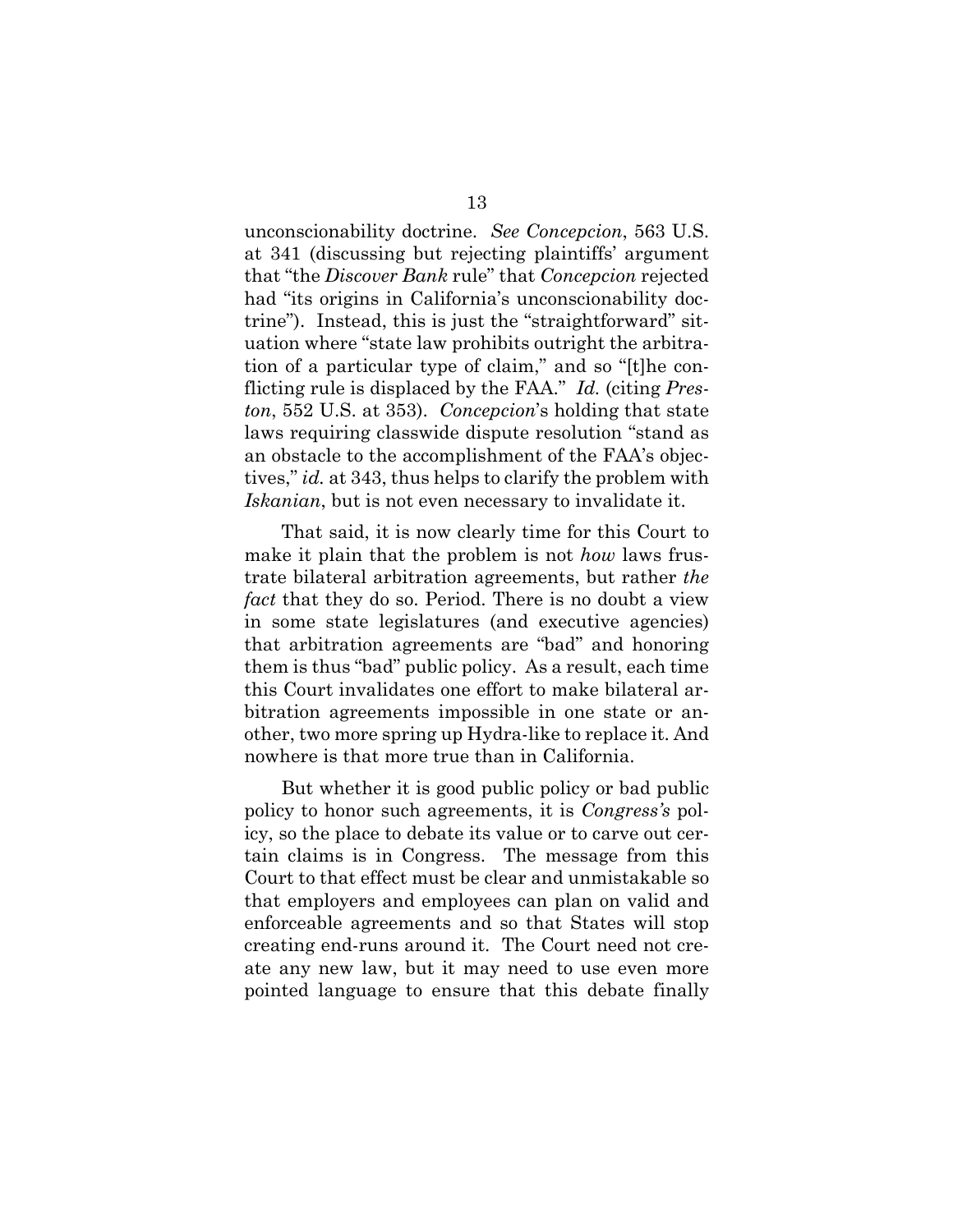shifts back to the branch of our federal system where it firmly belongs.

#### <span id="page-17-0"></span>**II. There Is Neither Legal nor Practical Substance to the Idea That California Owns PAGA Claims.**

It is also worth noting that, both as a matter of law and as a matter of real-world consequence, there is nothing to the formalistic assertion that California somehow "owns" a claim brought under PAGA. Indeed, the principal practical consequence is to foster an unfortunate dynamic where genuinely injured plaintiffs cannot find lawyers who want to help them arbitrate their cases for 100% of their claim because attorneys are instead focused on swelling the fee through a representative litigation that will cost each individual employee 75% of their recovery. This practical devaluation of employees' underlying, *non*-PAGA claims may represent a loss to employees, but it does not vest ownership of anything in the State of California.

In fact, PAGA "claims" are not really claims at all in the ordinary ownership sense. Instead, PAGA is a procedural mechanism for *litigating* certain underlying claims or controversies under the California Labor Code, not a chose in action that anyone (except of course the injured party with the underlying claim) can possess. This is obvious because the employee invoking PAGA still needs an underlying employmentlaw claim of legal injury to serve as the basis for their PAGA action—PAGA does not itself provide a standalone cause of action. *See* Petr. Br. 6. And there is no question that employees fully own those underlying choses in action and can arbitrate, litigate, or abandon them as they see fit—with or without invoking PAGA.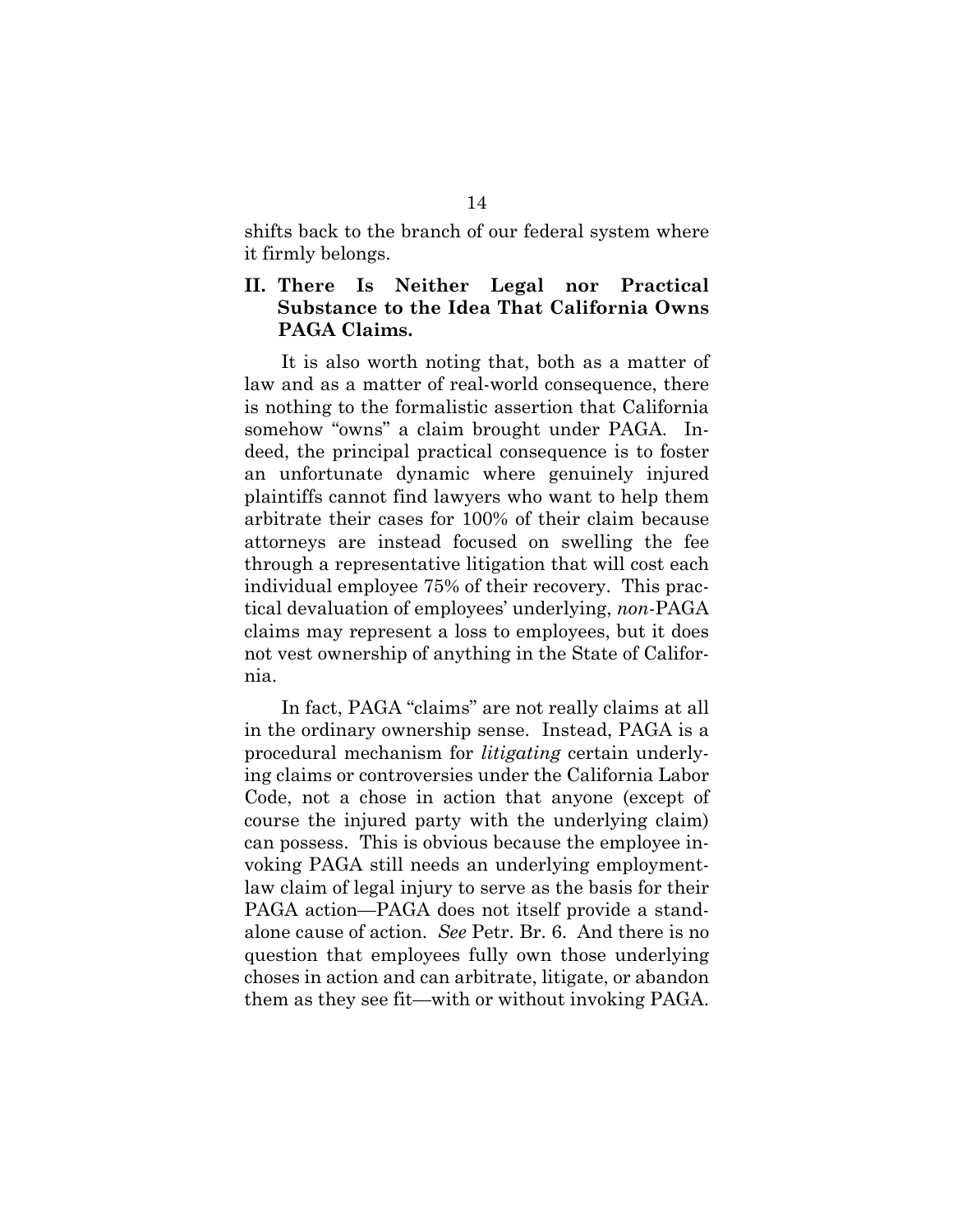This means that, at very best, they—or, more accurately, their attorneys—have chosen to *gift* a portion of their legal property to the State, who will then gift a portion of it back, all so that employees can avoid their freely chosen bilateral arbitration agreements (and plaintiffs' attorneys can collect larger fees). Hostility to arbitration is equally condemned by the FAA whether achieved by plainspoken legislation or Rube Goldberg machine.

Notably, the fact that a PAGA claim is both prosecuted by the employee *and* about an injury to the employee makes it just like an ordinary private claim while also making it markedly different from two adjacent but quite distinguishable kinds of claims that could well be subject to different rules: the qui tam action and the public enforcement action.

First, consider a qui tam action litigated by an employee with an arbitration agreement—say, a False Claims Act case brought by a whistleblowing employee that the government declines to prosecute itself. There is a reasonable intuition that such a claim should be exempt from an employee's arbitration agreement because the government—which is the real party in interest—made no such commitment to arbitration. Indeed, the qui tam action is critically different because the injured party was *the government itself* and so the claim *originally* belonged to the government in full. The government may well have the right to empower anyone it chooses to litigate the government's own case in exchange for 25 percent of the recovery as a bounty, whether that someone has an arbitration agreement with the defendant or not. But that does not remotely entail the idea that the government can empower an employee to bypass her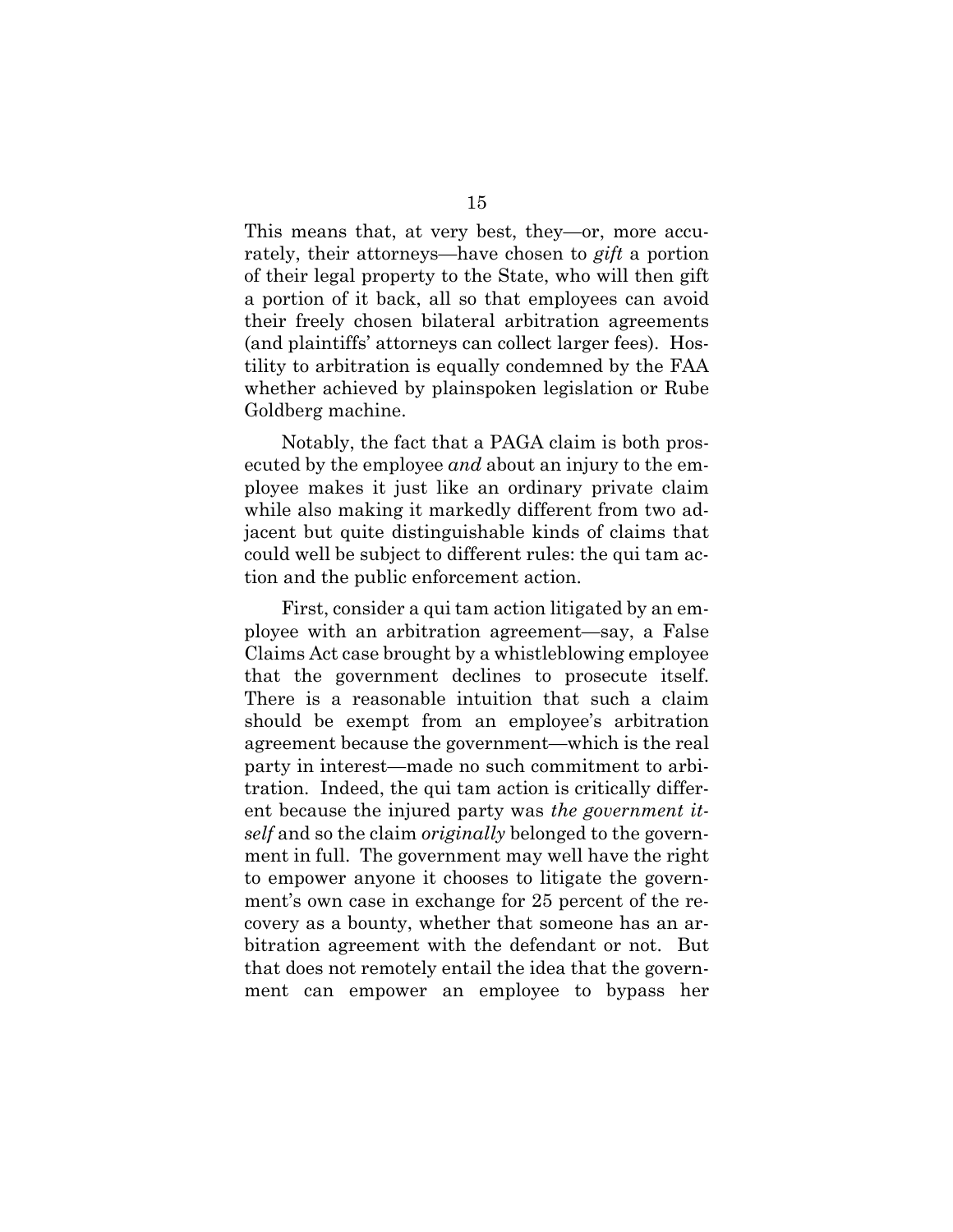arbitration commitment by merely receiving the right to 75 percent of any judgment the employee wins to compensate *for her own injury*. Indeed, from an ownership perspective, the qui tam and PAGA scenarios are less like apples and oranges and more like apples and bicycles.

This leads to a second difference between qui tam actions and PAGA claims that shows the latter to be much more akin to private causes of action. A qui tam action can be prosecuted not only by a whistleblower but by *anyone*, whether or not they were injured (or had anything at all to do with the controversy). Indeed, the qui tam plaintiff's identity is essentially irrelevant because it sues entirely in the government's name, and the plaintiff's right to receive certain proceeds from the case is based solely on the work performed and whether some unique knowledge was contributed. *See* 31 U.S.C. §3730(d).

PAGA claims, in contrast, do not stand alone but only exist if an employee alleges harm—*to herself* that gives rise to the right to sue. *See Amalgamated Transit Union, Loc. 1756 v. Superior Ct.*, 209 P.3d 937, 943 (Cal. 2009). That is, again, the essential feature of the private cause of action that the employee freely agreed to arbitrate, and it makes the PAGA claim much more like that kind of case than like a qui tam action belonging to the government.

Nor are these the only indicia of ownership on which the two regimes differ; in fact, there are many practical differences between the two kinds of claims as well. Unlike traditional qui tam actions, once California has declined to pursue a PAGA claim (which it generally does by failing to respond to an employee's notice of intent to pursue a PAGA claim), the employee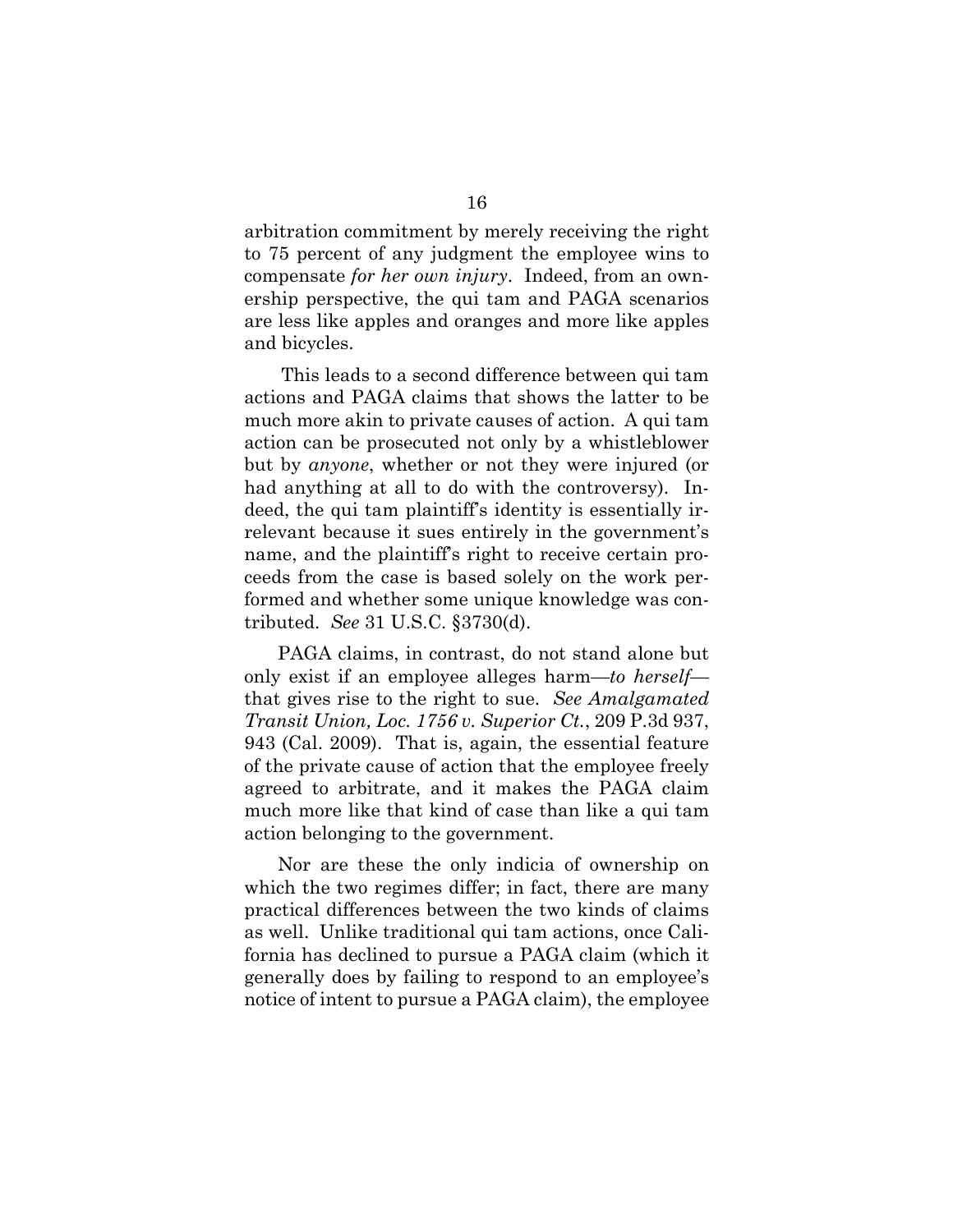has "a permanent, *full* assignment of California's interest" in controlling the suit. *See, e.g.*, *Magadia v. Wal-Mart Assocs.*, 999 F.3d 668, 677 (9th Cir. 2021). Compare that to the False Claims Act, where the United States retains many important rights over the conduct of qui tam actions in its name. *See* 31 U.S.C. §3730(b)-(c). For example, no False Claims Act action can be dismissed without the United States' consent, which effectively gives the United States a veto in any settlement discussions. *See id.* §3730(b)(1). The government is also entitled to receive documents as they are filed, and to intervene even late into a litigation for good cause. *See id.* §3730(b), (c)(3). This is important because, under this provision and other related ones, the government retains the right to alter or abandon the litigation altogether whenever that is in the public interest. *See id.* §3730(c)(3) (government may intervene at any time for good cause),  $\S 3730(c)(1)-(c)(2)$ (giving government wide-ranging powers to control litigation in which it participates). The California fisc may get a big slice of the financial action under PAGA, but the State in no way controls the litigation.

This difference is not just a bona fide way to distinguish the two; it also has enormous practical significance because it means that no public officer charged with pursuing the public interest retains any power over the case that California allegedly "owns" under PAGA. Settlement negotiations are thus conducted with plaintiffs who have only their private interests in mind—or, in practice, with the attorneys who stand to receive a significant share of the much larger representative recovery for which they are angling. Accordingly, it has been the experience of RLC and NRF members that representative actions under PAGA are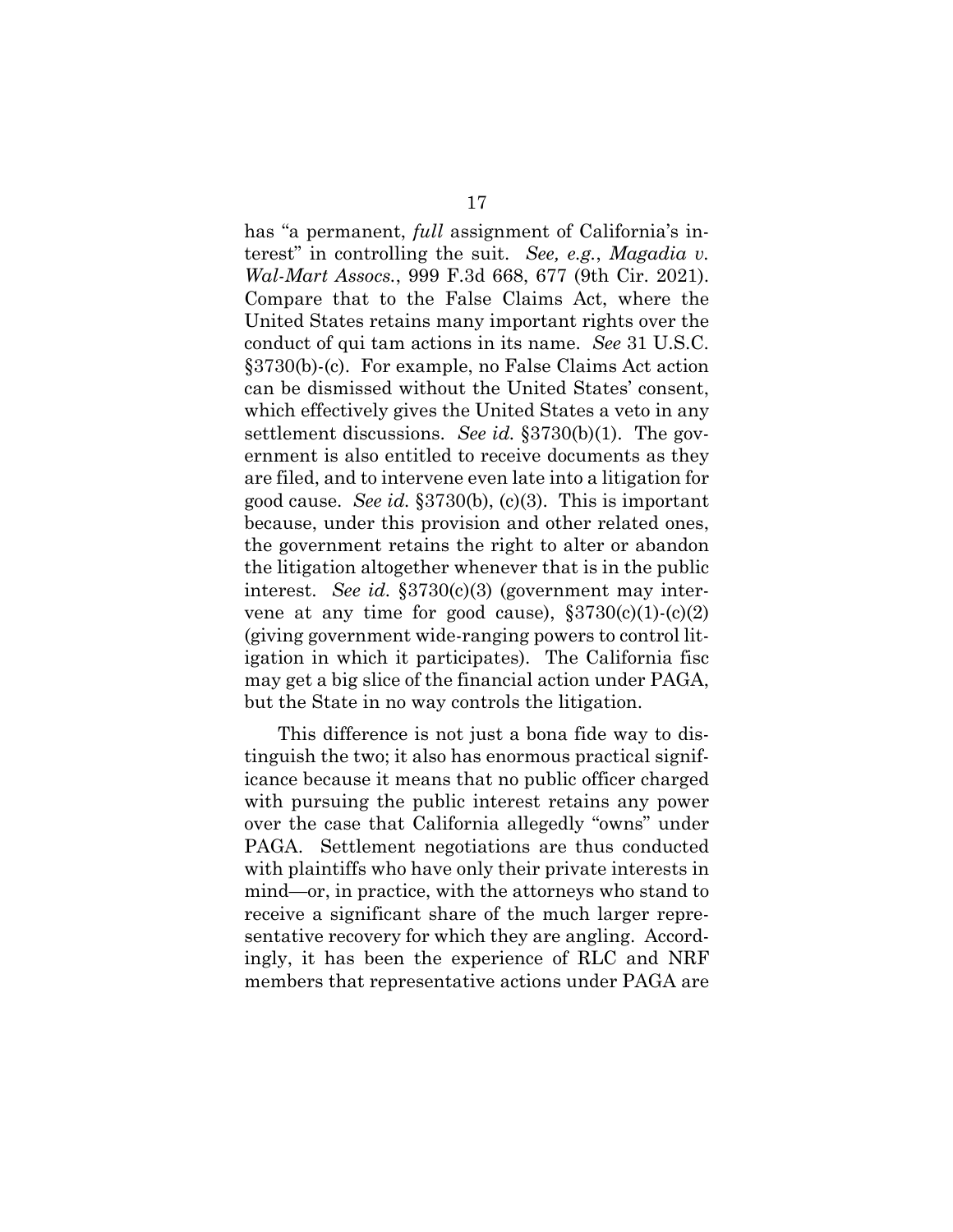largely indistinguishable from private class actions or other forms of mass litigation that would clearly be subject to an arbitration agreement like the one here.

A claim meaningfully owned and litigated by a public official would be quite different in this regard. For example, consider the fact that many PAGA claims involve highly technical violations that cause very little or no practical harm to employees. A *public* attorney general might see such alleged violations and prioritize securing programmatic changes over pursuing massive, collective statutory damages—particularly because any individual employee who did suffer a serious harm would retain the right to arbitrate the private claim individually and receive just compensation for actual harms without having to turn over ¾ of it to the State. But plaintiff's counsel for a "private attorney general" has no state interest in mind and so will necessarily prioritize extracting the maximum financial recovery (and concomitant attorneys' fees) she can obtain—all while using the leverage of a collective action about a controversy that the actual employees had agreed to arbitrate. In fact, there is even an unfortunate dynamic where plaintiffs' counsel—after using the leverage of a PAGA action to secure a settlement—will then allocate as little of the settlement as possible to the representative PAGA claim (and as much as possible to any other claims attached to the litigation) so as to shield as much of the reward as possible from the State.

It thus matters very much to employers whether claims of multiple, identical violations of highly technical requirements will be addressed through public enforcement or through what is essentially a class action. For example, imagine that an employee comes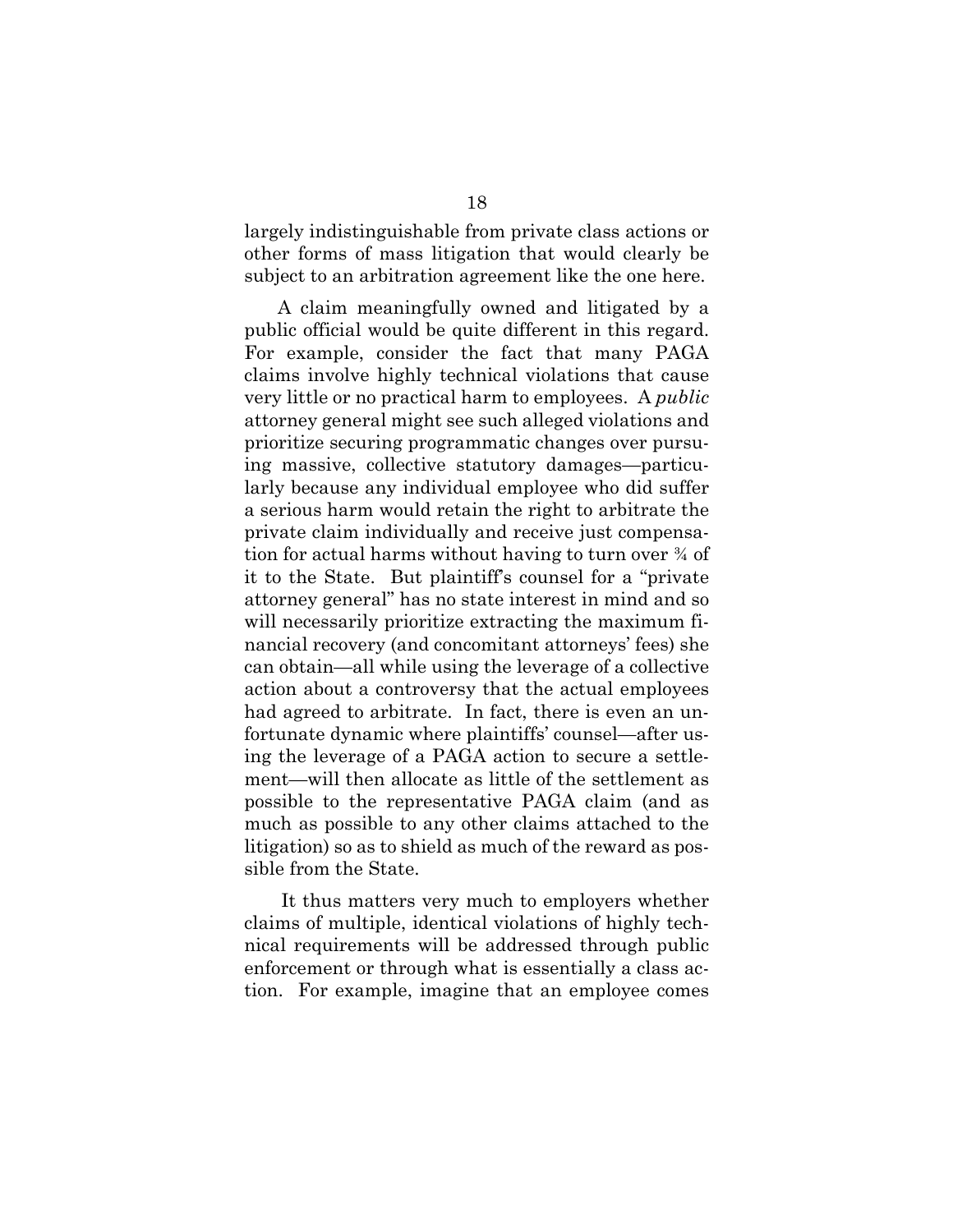forward asserting some very technical alleged violations of California's wage and hour laws on every paycheck generated by a large automated system. An employer who has agreed to arbitrate such disputes bilaterally might be willing to change its practices right away, free from any concern that this correction will be punished when a massive representative claim is brought on behalf of innumerable workers who argue that this change proves that the employer knew it was doing something wrong all along. To be sure, that employer knows that it might still be subject to public enforcement. But it also knows that public authorities are more likely to view corrective measures as a good thing, rather than a reason to run to court claiming massive representative statutory damages. And that is particularly true because many of these alleged technical violations may not be violations at all, and public enforcers will typically have the good sense not to seek massive fines in obvious edge cases.

This is not an idle concern: In one recent PAGA case, an RLC and NRF member faced *\$100 million in damages* premised on two alleged, technical errors on employee wage statements that the Ninth Circuit eventually found *to comply with California law*. *See Magadia*, 999 F.3d at 672. The whole point of agreeing to bilateral arbitration is to prevent this dynamic; the employer and employee will use expedited procedures to ensure full compensation for anyone who is genuinely aggrieved without inviting the distortions to best corporate practices created by the threat of mass-action litigation.

Ultimately, the point is that the on-the-ground reality of litigation is very much affected by whether the claim belongs to the State *in substance* rather than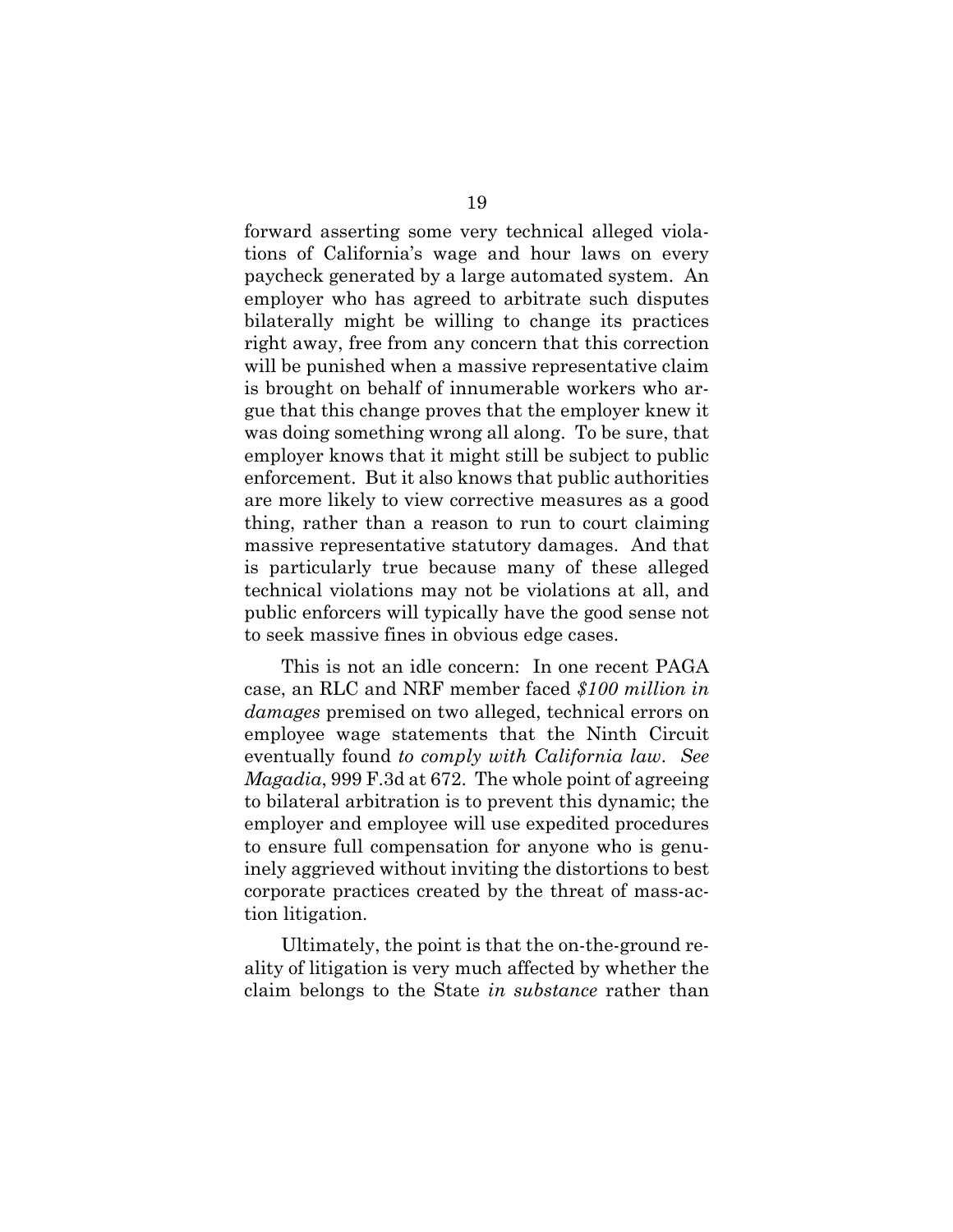only in name. And if that is true for qui tam actions for the reasons given above, it is doubly true with respect to public enforcement actions for private harms, where the entire right to bring and conduct the litigation belongs to the government. That was the situation in *EEOC v. Waffle House, Inc.*, which held that a public enforcer can prosecute a claim against an employer even when the underlying employee injury at issue is subject to that employee's arbitration agreement. 534 U.S. 279, 297-98 (2002). The continued availability of such enforcement mechanisms is important, but of course says nothing about whether privately controlled collective litigation about private injuries should be allowed when those private harms are covered by a bilateral arbitration agreement.

The *Waffle House* rule also shows that this case in no way implicates the ability of States to secure effective *public-minded* enforcement of their laws. If California wants to ensure that more labor-law issues are litigated, it has lots of options to do so that do not sidestep Congress's policy empowering employers and employees to choose bilateral arbitration *ex ante*. For instance, the State can hire more enforcers and process more cases itself. In fact, studies indicate that very few cases if any are accepted for processing by California's authorities at the threshold stage, but that those that are processed by the State bring substantially larger awards to the plaintiffs than court proceedings. *See* Baker & Welsh, LLC, *California Private Attorneys General Act of 2004, Outcomes and Recommendations* (Oct. 2021), https://bit.ly/34oaIeX. And, of course, private individuals who have not signed bilateral arbitration agreements can also act.